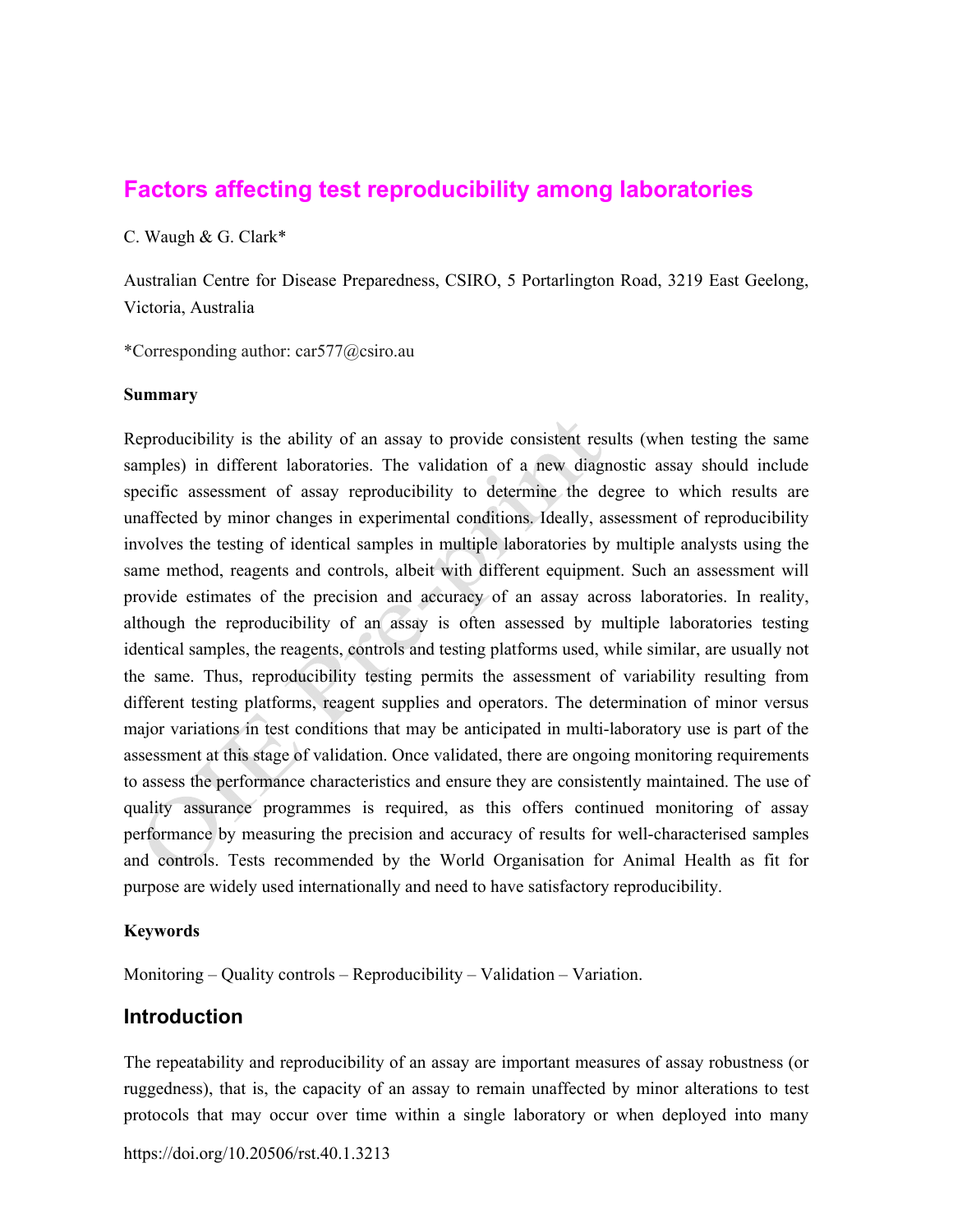laboratories (1). Crowther *et al.* (2) succinctly define ruggedness as 'a measure of resistance to user variables'.

Staff, technical training, reagents, equipment and laboratory infrastructure are variables that may impact the reliability of diagnostic results and are commonly evaluated by assessing assay repeatability and reproducibility.

When using well-characterised samples, repeatability and reproducibility provide data on the precision and accuracy of a test. Although the terms are often used interchangeably, repeatability and reproducibility define distinct concepts when applied to diagnostic assays. Repeatability measures the variation in test results obtained from testing identical samples in a single laboratory using a single operator (intra-assay repeatability) or testing identical samples in a single laboratory by two or more analysts (inter-assay repeatability). Implicit in repeatability testing is the use of a single protocol and identical reagents and controls. In contrast, reproducibility measures an assay's capacity to remain unaffected by changes or substitutions in test conditions when deployed across multiple laboratories and regions. It assesses the consistency of results (precision and accuracy) obtained from identical samples tested in different laboratories, how close the quantitative results are to each other and if this can be consistently repeated. During assay validation, reproducibility assessments are often (and ideally) conducted using reagents and controls distributed by the laboratory that has developed the test, but using the available equipment and testing platforms, which often vary across a network of laboratories. Once an assay has been satisfactorily validated, its full deployment to external laboratories may give rise to additional sources of variation as laboratories source reagents from a variety of suppliers, the number of analysts performing a test increases, and there are changes in testing platforms (such as thermocyclers, absorbance readers, etc.). Both the OIE and, in Australia, the National Association of Testing Authorities (the independent agency for accrediting laboratories) provide extensive advice on how to assess and minimise sources of variability that impact reproducibility. This paper will discuss the broad issues that may adversely impact assay variability and common means of monitoring assay reproducibility.

## **Assay development versus assay validation**

During assay development, many factors will affect assay performance, and these must be assessed and optimised to produce a standardised protocol that is both sensitive and specific to the analyte being measured. Of necessity, assay development will involve extensive titration of reagents and assessment of critical components (primers, antibodies, buffer types and pH, etc.) as well as assay conditions (incubation times, shaker speeds,  $CO<sub>2</sub>$ %, etc.) and result interpretation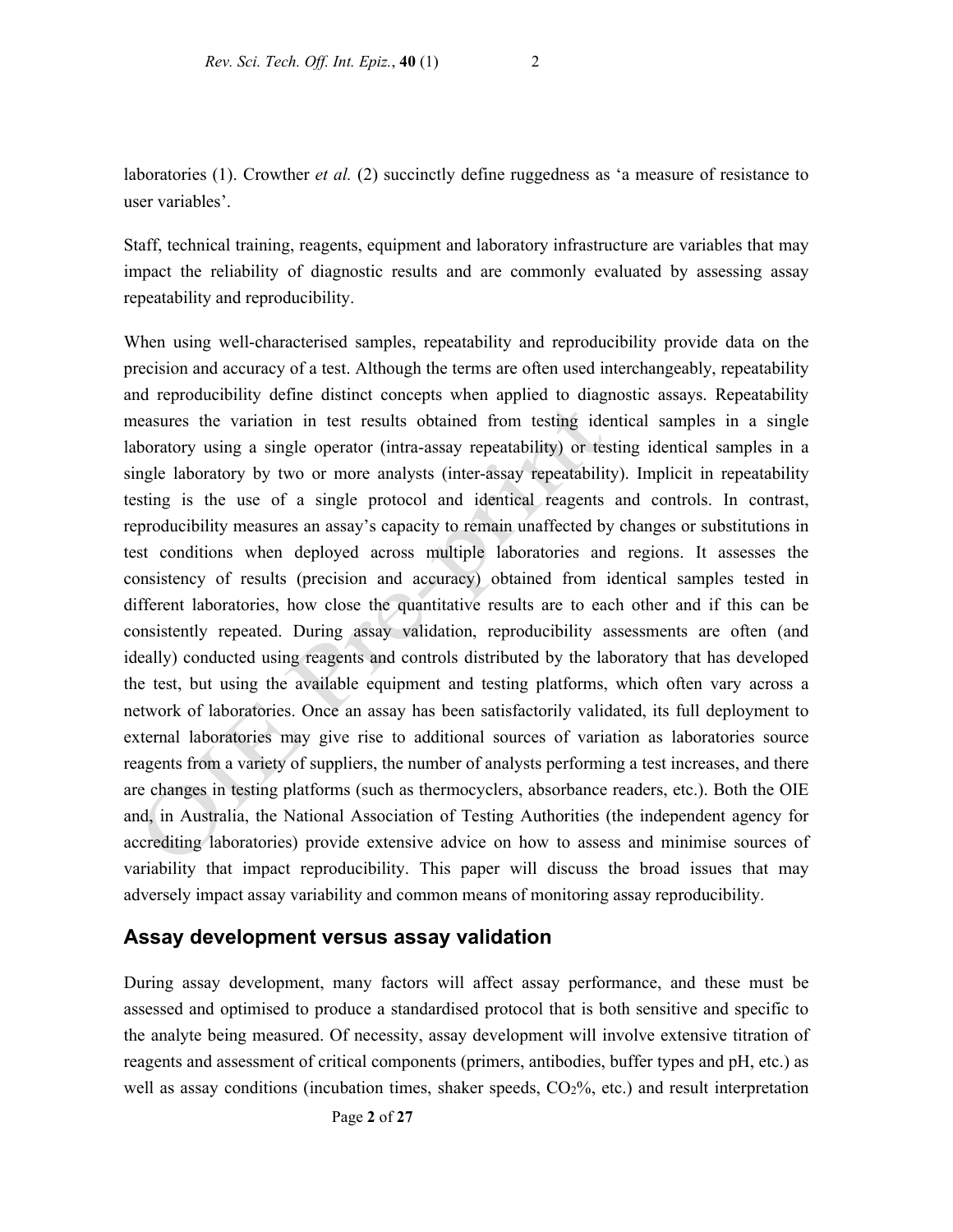(cut-off values and thresholds, definition of positive and negative results and result interpretation). The assessment and optimisation of test parameter performance is critical for determining whether or not an assay is provisionally accepted and whether or not it progresses through to validation. At the point the protocol is standardised, reagent concentrations and compositions are fixed within acceptable limits, controls are identified, and optimal test conditions and result interpretation are described, then validation can begin (OIE stage 1, see below). Thus, the validation of a candidate assay relies on the use of a clearly defined protocol with fixed limits to variables that may affect assay performance (3).

The OIE validation pathway can conveniently be divided into four stages that describe the characteristics to be assessed and the data required to impartially determine an assay's performance:

- Stage 1: analytical characteristics
- Stage 2: diagnostic characteristics
- Stage 3: reproducibility
- Stage 4: implementation (1).

Formal assessments of reproducibility are conducted in stages 1 and 3 of the pathway, and although the OIE offers provisional recognition of an assay that has completed stage 2, such recognition requires preliminary evidence of acceptable reproducibility. This can be provided somewhat by the intra-assay component of repeatability testing (different operators within the same laboratory), but it also requires small test panels of up to five samples to be issued to one or more highly competent laboratories where the test has been implemented and controlled (i.e. a scaled-down stage 3).

Acceptable repeatability is a pre-requisite of acceptable reproducibility, and it must be noted that acceptable repeatability within one laboratory is not sufficient for concluding that a test method exhibits acceptable reproducibility. By demonstrating that the test–retest variability of a sample under controlled conditions is constant, variability can be attributed only to errors caused by the measurement process itself (4). Reproducibility assessment aims to identify the variation in a test measurement under changing conditions.

## **Factors affecting test reproducibility among laboratories**

Identifying and reducing controllable sources of variation in a test method is critical to retaining confidence in a test and its results (5) and in the quality of information that underpins decision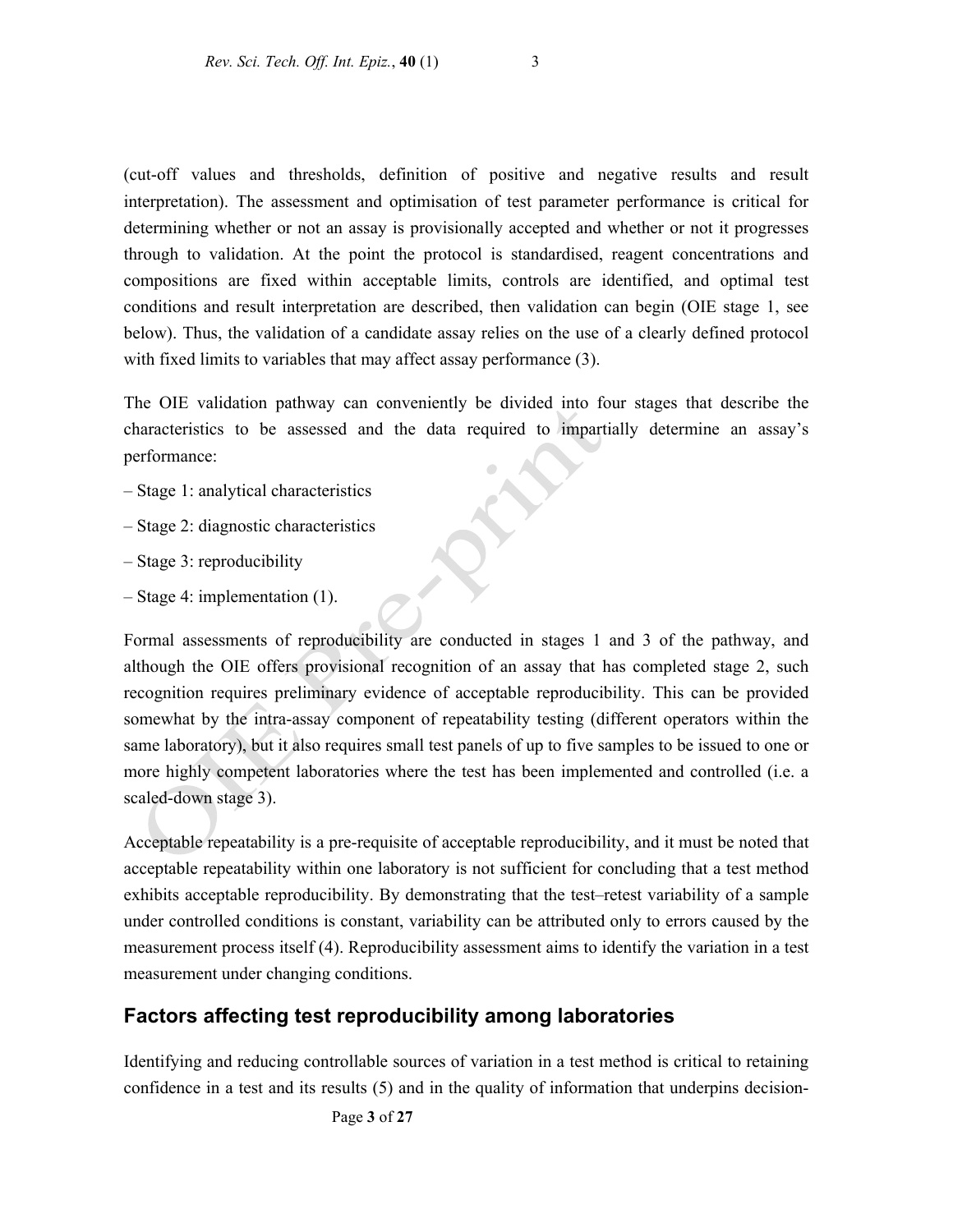making. Controllable sources of variation include the laboratory environment, technician capability, calibration of instruments, storage conditions, handling of reagents and samples, and quality of assay reagents. Distinguishing between technical variation and biological variation, and controlling these where possible, allows assessment of the measurement process. Most, if not all, of the controllable elements that may affect assay reproducibility are addressed by the process of laboratory accreditation to the international standard for testing and calibration laboratories, ISO/IEC 17025. The standard emphasises the central roles of staff competence and training, equipment calibration, quality management systems, use of validated assays (where available), verification of test performance when adopting or introducing new assays, use of internal quality control and external quality control, and participation in external proficiency testing (PT) programmes. All the laboratory's training, calibration and diagnostic processes must be documented and retained for audit purposes.

Even for smaller laboratories that may not have the resources necessary to implement accredited quality systems, the same principles can be used to improve laboratory performance.

It is beyond the scope of a single paper to describe the sources of variability that may affect reproducibility for the multitude of veterinary diagnostic assays that exist; however, it is possible to highlight themes common to all diagnostic laboratories that impact on test reproducibility. It is also useful to outline the major sources of variability that impact two major categories of veterinary diagnostic investigations, namely molecular and serological assays. These are summarised below.

### **Laboratory environment**

In first-world laboratories with robust infrastructure, it is very much taken for granted that there will be a constant supply of electricity and that the temperature in the laboratory areas will be consistently moderate and uniform. In some remote or resource-limited areas, however, particularly in equatorial regions, these conditions cannot be guaranteed, and the ambient temperature of a non-air-conditioned (or intermittently air-conditioned) laboratory can increase the burden of operation on standard laboratory equipment such as fridges and freezers, reducing their effectiveness and lifespan. Poor storage of reagents due to inadequate refrigeration may cause significant deterioration of reagents (2) to the point that assays fail quality assurance (QA) assessments. Poor storage often causes decreased shelf-life that may contribute to assay variability and confound the investigation of failed QA measures in assay runs or PT assessments. Some mitigation of these effects may be achieved by aliquoting reagents into single use (or limited use) vials, maintaining concentrated stocks of critical components and developing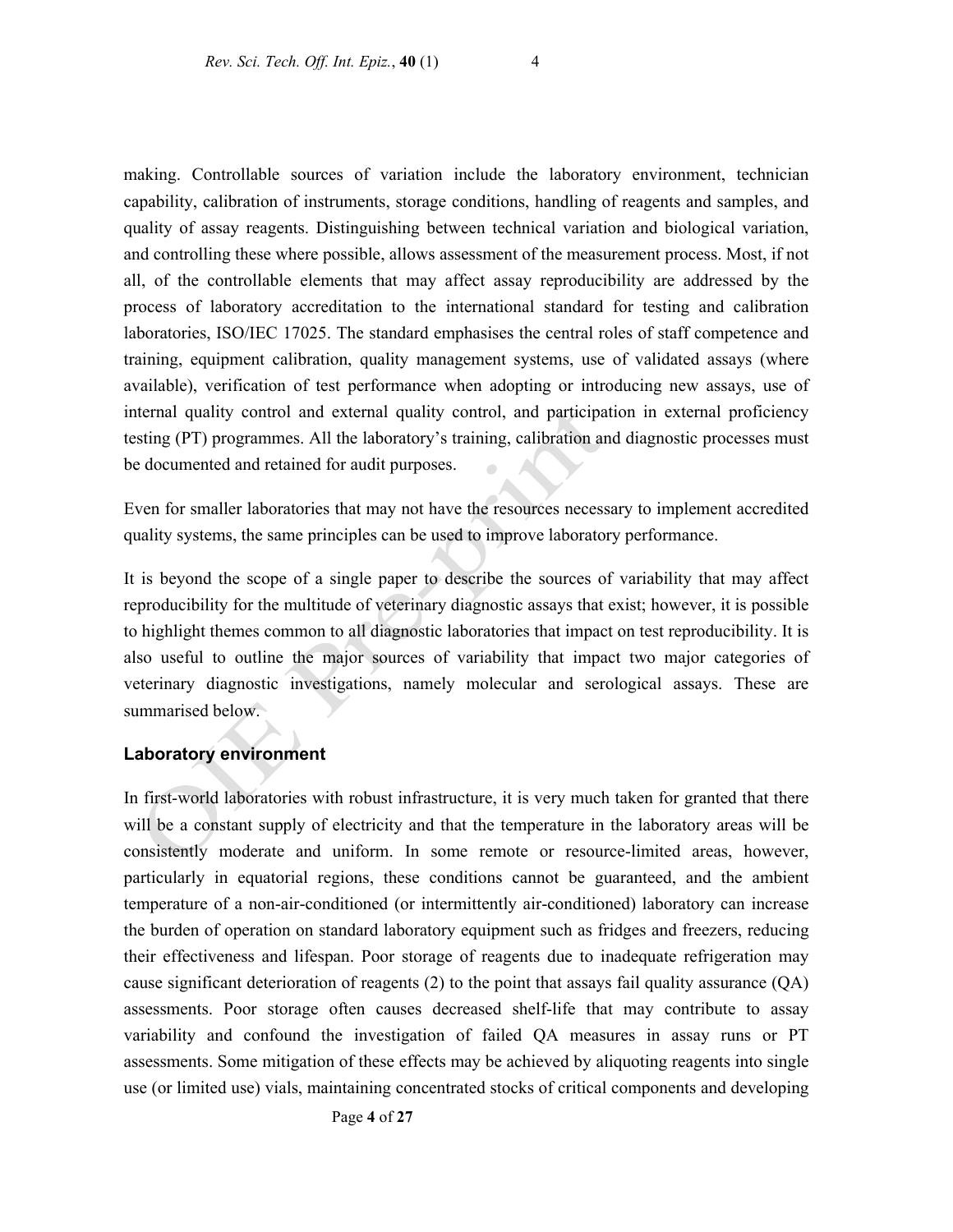robust house-keeping protocols to track the use of reagents and the storage conditions (temperature monitoring of fridges/freezers). These measures are often routine in well-resourced laboratories, where storage space and access to consumables (such as vials and storage systems, racks, boxes, etc.) is relatively unrestricted and where robust procedures are in place (e.g. digital temperature probes and automated temperature surveillance). It is hard to overstate the importance of minimising freeze/thaw cycles on reagents to maintain assay consistency and accuracy.

During seasonal weather disturbances, such as monsoons, power outages can be commonplace, adding to the demand on laboratory equipment (6). Power outages may have the immediate effect of disturbing assays in progress, but they also often have a cumulative deleterious effect on laboratory equipment reliability. The use of uninterruptable power supply (UPS) units on critical equipment is highly recommended in order to maintain equipment performance; however, these require a significant financial investment.

The maintenance of stable laboratory environmental conditions (air temperature, air handling, gas and electricity) and regular maintenance of equipment are mandated in international standards relating to diagnostic laboratories, in recognition of the importance of environment and equipment to the generation of accurate and precise results. These standards include pertinent laboratory standards (such as ISO 17025 for veterinary diagnostics or ISO 15189 for medical laboratories) but also ISO 9001, which more broadly addresses an organisation's quality management systems, their internal auditing processes (to identify and address risks) and their ongoing focus on improvement. Regular maintenance schedules impose a significant financial burden and, in some geographical areas, they are complicated by a lack of availability of trained technicians. They are, however, essential to ensuring reliable equipment and robust assay performance.

### **Technician capability**

Standardisation of procedures, technical training, mentoring of junior staff and on-going professional development are essential to developing capable, knowledgeable staff that are both competent in assay performance and able to assess QA data and recognise issues or trends in data as they arise. QA data is accumulated every time a control sample is analysed, typically alongside diagnostic specimens, and can be used to monitor the performance of the assay and that of the operator. To maximise the utility of QA data it is important to prepare large, homogeneous, stable batches of controls that can be used longitudinally to monitor equipment, assays and operator performance. It is also important to review data on a regular basis to detect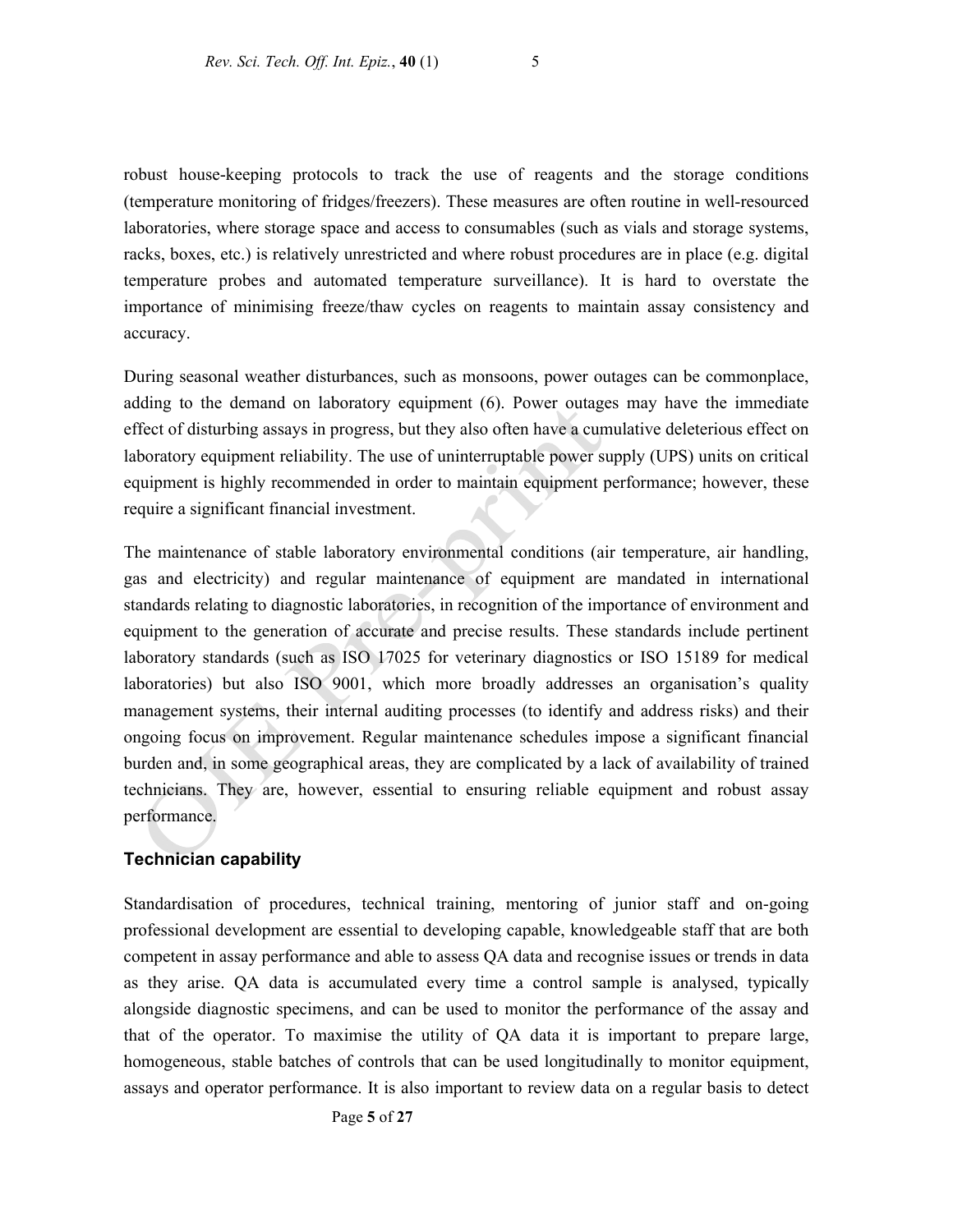shifts in statistical parameters or any clustering of results that require investigation. These changes may indicate, for example, that there are gaps in training, that there has been some deterioration of controls, reagents or equipment, or that equipment needs to be serviced and/or recalibrated.

Well-structured, comprehensive training programmes are required to standardise the training of new staff and provide refresher training for established staff or staff returning from extended periods of leave. During training, the use of known positive and negative controls, provided 'blind' to an operator, is important for demonstrating competence in an assay (rather like an internal PT assessment). Likewise, titration of strong controls can be used to assess assay sensitivity and may provide insights into an operator's accuracy and pipetting skill and their ability to repeat the test in a consistent manner.

Standardised methods, standardised staff training, identification of on-going training opportunities for staff, and mentoring of new staff by knowledgeable and competent technicians all contribute to the development of a work practice that enhances overall laboratory competence and capability.

### **Calibration of instruments**

Pipettes are often the workhorse of the laboratory and even the most skilled technician is only as good as the equipment used. Pipettes must be regularly assessed for accurate and repeatable functioning, especially at the extremes of their range, and accurate records kept of calibration assessments.

As noted above, critical equipment must undergo regular servicing and calibration to ensure optimal functioning. It is good practice to record all equipment used for an assay run and to standardise the use of critical components to maximise the repeatability of intra- and inter-assay runs.

### **Consistency and quality of assay reagents**

Changes in suppliers of reagents, changes in the formulation of established products or even batch-to-batch variation of reagents can impact assay repeatability and/or reproducibility. In well-resourced laboratories, reagents are chosen primarily on the basis of the quality of reagents and independent assessments of fitness-for-purpose; however, in some regions, financial constraints may determine which reagents or kits are purchased. The consistency and quality of reagents or kits can have a significant impact on assay reproducibility. Verification studies (see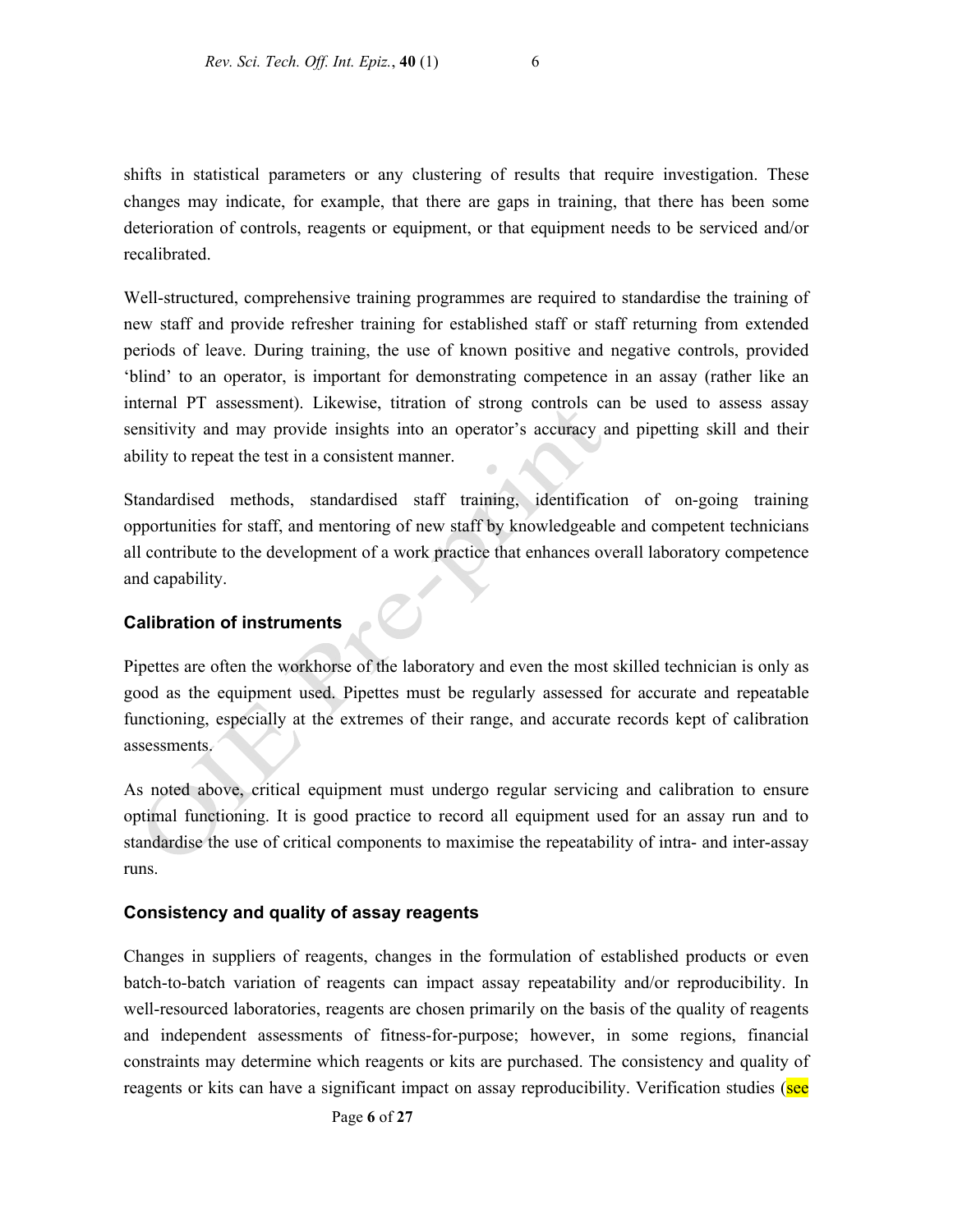Kirkland and Newberry in this issue [7]) are necessary to ensure that changes in suppliers of reagents, changes in reagent formulations, or changes in batches of critical assay components are acceptable and that assays are (and remain) fit for purpose. It is useful to assess the consistency and quality of reagents using well-characterised controls, or reference material with known performance criteria, and to titrate these to extinction (that is, titrate to below the level of detection) to assess any effects on sensitivity. Measures repeated by two or more operators can provide data on assay repeatability, accuracy and precision.

As noted previously, appropriate storage of reagents is essential to maximise consistency and performance. Aliquoting reagents into small, concentrated volumes can limit freeze/thaw cycles and/or minimise the risk of introducing contamination into reagent stocks. If contamination is detected or suspected, new aliquots of stocks can be used to assist with trouble-shooting and determining sources of contamination.

## **Factors affecting reproducibility of molecular assays**

In the veterinary diagnostic setting, molecular assays are developed usually for simple agent detection, providing a qualitative diagnosis (positive or negative), rather than a quantitative estimate of agent genome copy number or virion/microbe particles. Some research and clinical (mostly human) molecular assays may provide quantitative estimates, either relative or absolute, of gene expression, providing evidence of disease progression or viral load over time. There are significant issues relating to the standardisation of quantification of gene expression that affect the reproducibility of such molecular assays and there is a growing literature on how these may be addressed (8, 9). Guidelines have been published to assist with standardising the language and methodology of quantitative real-time polymerase chain reaction (PCR) experiments. They include thorough explanations of areas that may impact reproducibility and the minimum information that is required for publication so that methods, results and interpretations can be appropriately scrutinised (10). Many of these areas are also important to the reproducibility of qualitative assays, even when gene expression quantification, as an absolute or relative measure, is not performed.

For molecular assays, protocol details that commonly differ between laboratories and may impact assay reproducibility (and sensitivity) include choice of nucleic acid extraction method (11), choice of enzyme and master mix, amount of template used in PCR, introduction of redundant nucleotides into primer/probe sequences and, for real-time PCR, choice of DNA dyes and probe chemistries. The repeatability and reproducibility of real-time molecular assays can be affected by technical issues such as pipette calibration and even pipetting technique, especially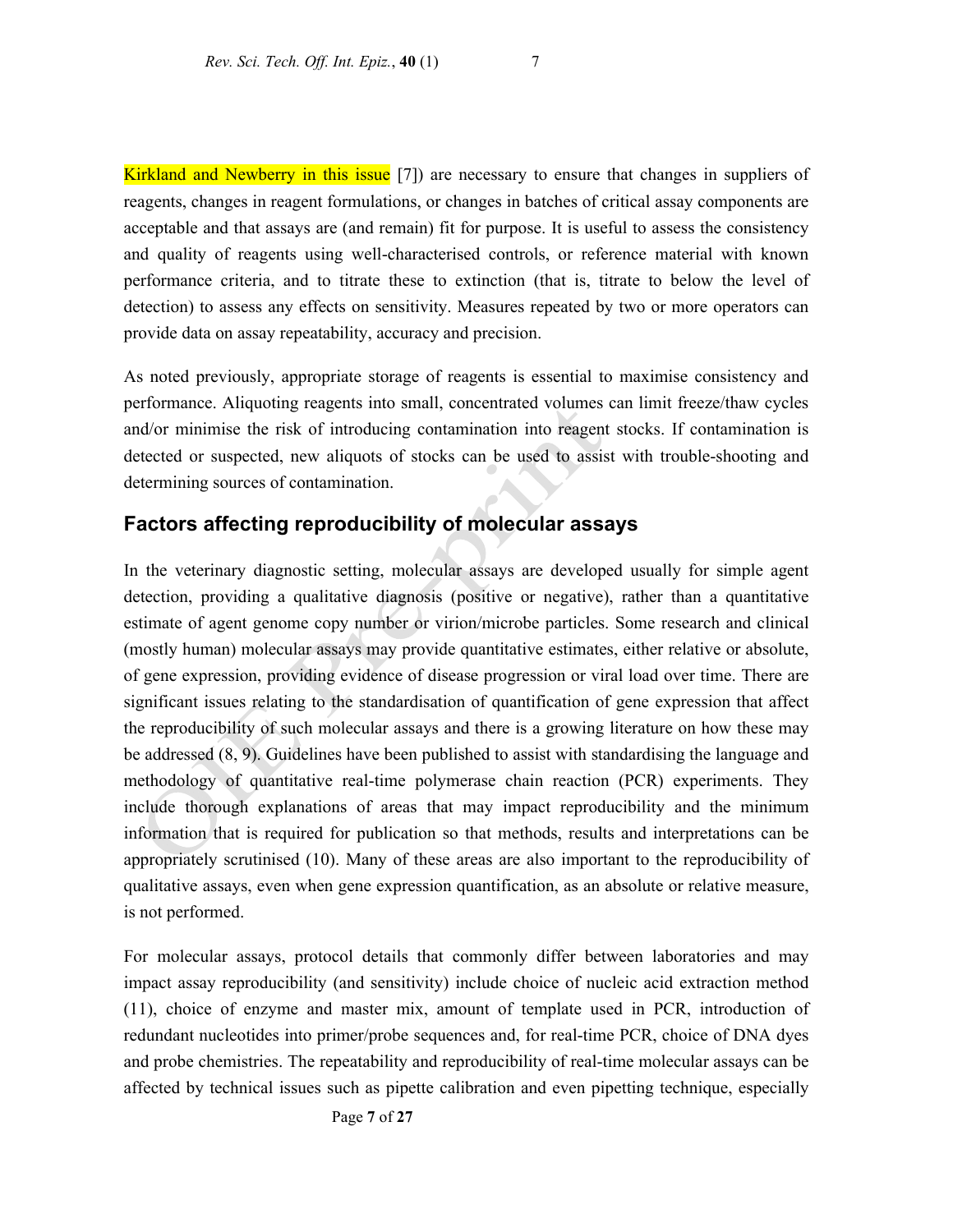regarding the addition of template, which usually comprises 10% or less of the reaction volume. As a doubling of DNA template reduces a cycle threshold (Ct) value by one unit, replicate analyses can provide information on assay repeatability. Replicate Ct values that are within 0.5 units of each other usually indicate good pipetting technique, well-calibrated pipettes and stable, reliable reagents.

The reproducibility of molecular assays, particularly real-time assays, can also be affected by PCR inhibitors and contamination of reagents (12, 13). Uni-directional work flows, clean rooms for preparation of master mix and storage of reagents away from sources of end-product DNA can all contribute to optimal assay performance.

It is of paramount importance that any change to a method undergoes verification, that is, sideby-side comparison between established and new protocols or reagents to assess the effect of changes on assay accuracy and precision. This also extends to new batches of established reagents (sourced either in-house or commercially) to ensure batch-to-batch consistency of primers, master mix, enzymes, etc. The titration of well-characterised, strong-positive controls using current and new batches of reagents or current and new protocols provides a ready assessment of changes in assay sensitivity that may impact reproducibility of results. Verification studies should also include repeated measures over time using two or more operators to gauge assay repeatability, accuracy and precision. More broadly, guidelines for the validation of realtime PCR assays for veterinary diagnostics, including aspects of repeatability and reproducibility, have been developed by the Laboratory Technology Committee of the American Association of Veterinary Laboratory Diagnosticians (14). The guidelines include detailed examples of method comparability studies for the conversion of singleplex assays into multiplex assays and include a comprehensive discussion of best practice for the performance of verification studies.

## **Factors affecting reproducibility of serological assays**

Factors affecting reproducibility of serological assays include the quality and quantity (titre) of antibodies (primary and secondary antibody), the class of antibody and the epitope recognised, which can affect the avidity of reactions. Blocking reagents, water and buffer quality, water hardness, and the composition of plastic plates or other membrane supports (e.g. nitrocellulose strips) can impact protein binding, assay sensitivity and assay repeatability and reproducibility. In addition, different plate readers within a laboratory may give different absorbance measurements due to the relative age of the light source. Consequently, serological assays often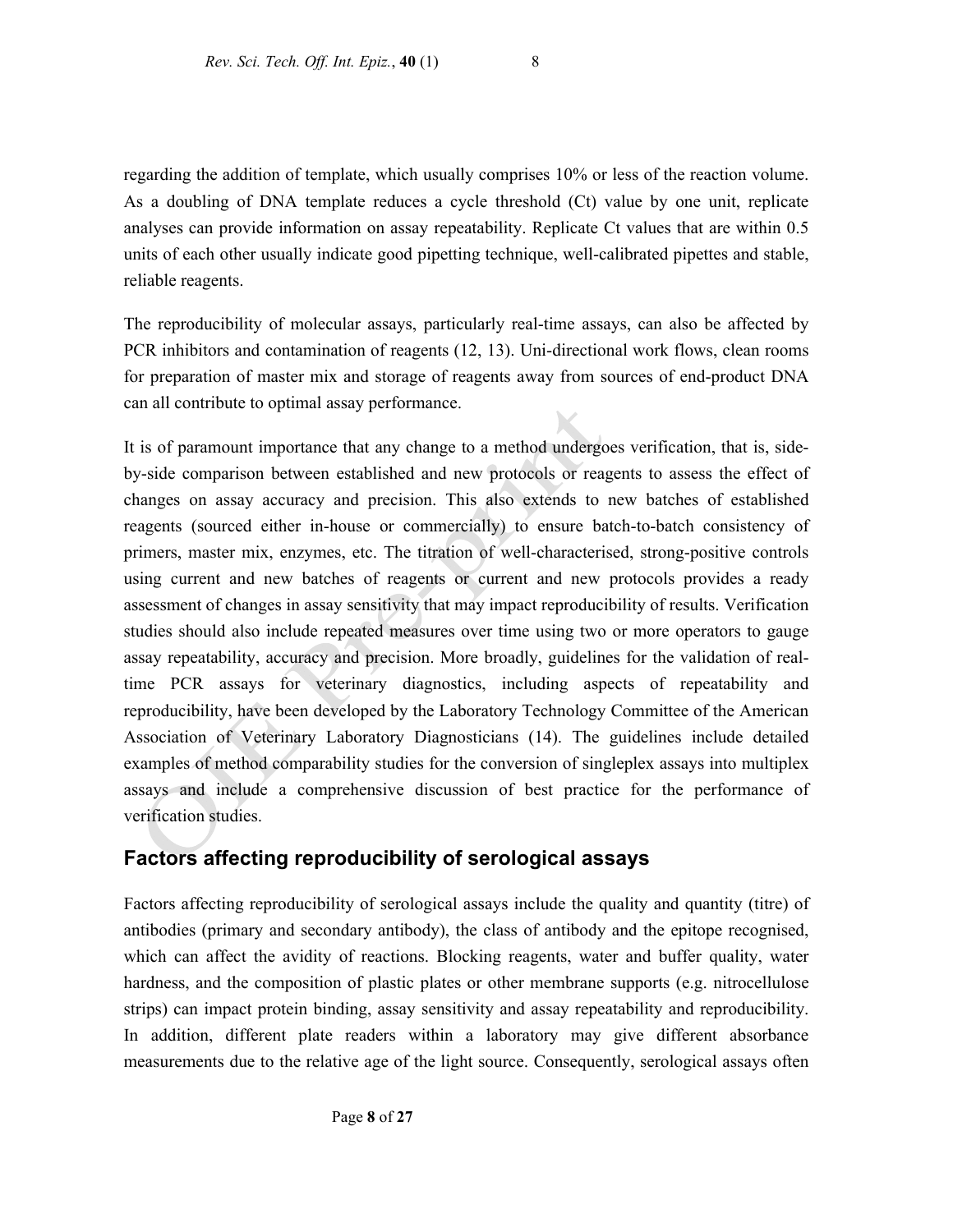display a greater spread of results compared to molecular assays and, as noted previously, best practice recommends the standardisation of equipment used for critical functions.

Comprehensive assessments of factors that impact the reproducibility of enzyme-linked immunosorbent assays (ELISA) are provided in two papers produced from the joint initiative of the Food and Agriculture Organization of the United Nations and the International Atomic Energy Agency on the diagnosis and surveillance of livestock diseases (2, 6). The agencies have worked extensively in under-resourced countries to help establish standardised procedures for the use of ELISA kits for various animal and epizootic pathogens. The papers emphasise the importance of all factors discussed herein on the reproducibility of results and additionally discuss the challenges of standardising documentation and test interpretation. They also discuss the roles of the kit producer and end-users in maximising the performance of ELISA kits.

As for any change in protocols or reagents, verification studies must be performed using wellcharacterised controls in side-by-side comparisons. Studies must include statistical analysis of results in order to provide qualitative and quantitative measures of intra- and inter-assay repeatability (precision). Where it is possible to test controls with a known concentration of analyte, repeated measures will provide assessment of accuracy and precision.

# **Common methods of assessing reproducibility**

### **Evaluation panels**

As part of early test design, the intended purpose (the end use) of the assay is defined and, subsequently, that purpose (e.g. disease diagnosis, confirmatory assessment, surveillance etc.) should be taken into account when undertaking and preparing reproducibility assessments (15).

The OIE validation pathway for a new test recommends that reproducibility be assessed by having three or more laboratories perform the test on the same panel of samples in an interlaboratory test comparison. The composition of the evaluation panel should reflect the inherent biological variability of the target pathogen (different serotypes) and circulating or geographically relevant strains. Where possible, the samples should be prepared from known positive field samples (e.g. leptospirosis-positive bovine urine) or from positive samples spiked into suitable matrix to mimic a true test sample (e.g. negative bovine urine spiked with a known concentration of leptospirosis bacteria). The panel should contain a full representation of concentrations covering the operating range of the assay in animals of the target population, to ensure evidence of reproducibility at a range of possible analyte levels, not just at either end of the scale, i.e. strong-positive and weak-positive.

Page **9** of **27**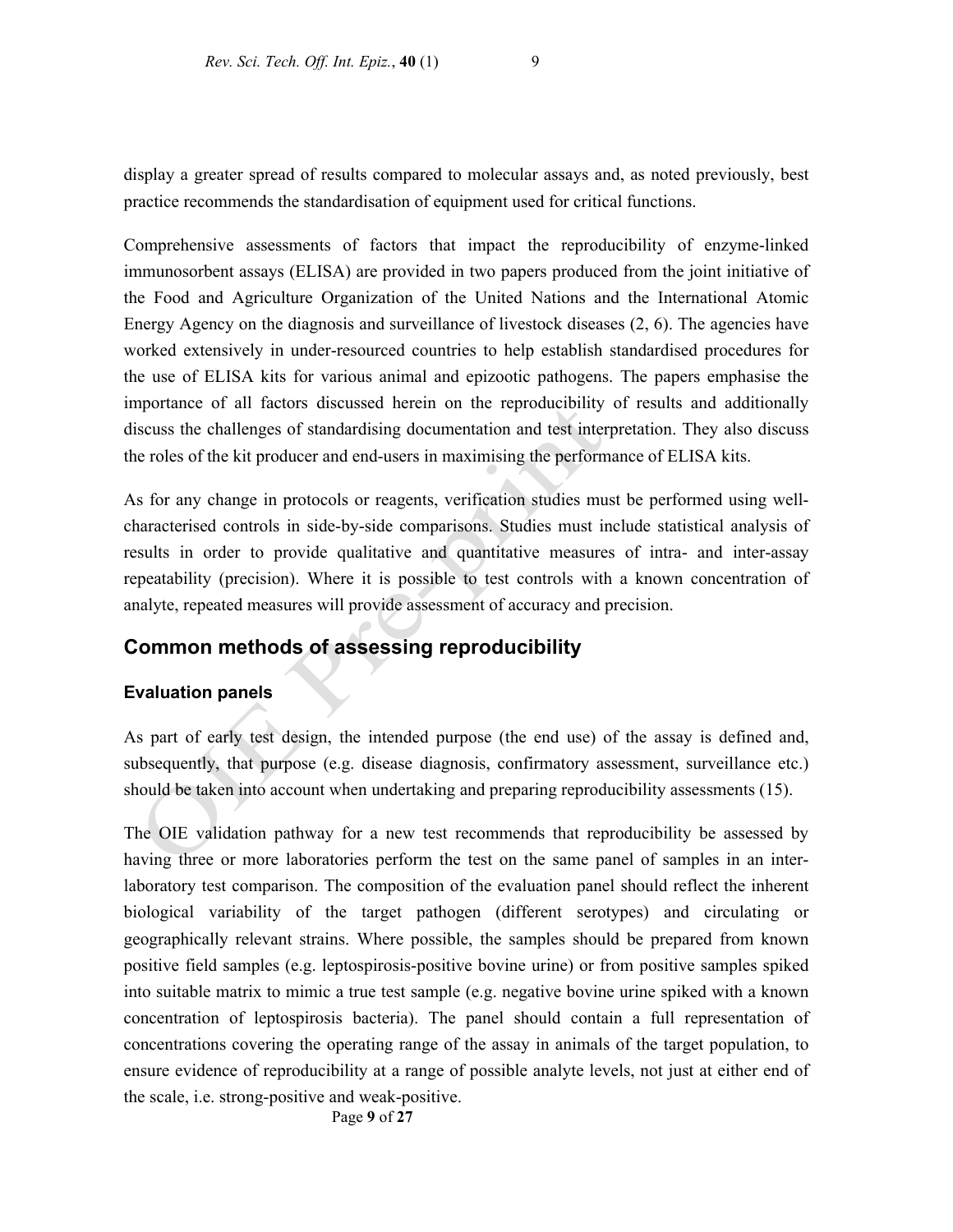Any samples used for reproducibility studies must be homogeneous and stable for the period of use, whether that be a short period of time, as in the case of a reproducibility study, or an extended period of time, as in the case of an external quality control programme. Where possible, large test batches should be prepared to enable testing over multiple testing intervals. For this purpose, it is useful to use samples that are well characterised and tested under repeatability conditions prior to selection. A PT provider accredited under the ISO/IEC 17043 standard can provide this level of sample assessment. For many test developers this may not be an option, but it is possible to develop procedures and documents to demonstrate that the samples are homogeneous and stable. Ongoing management and replacement of sample stocks is critical to ensure long-term access for ongoing validation requirements and to ensure that samples are available when method changes occur and when verification assessments are undertaken. A later paper within this issue discusses the use of Biobanks as a repository for ongoing access to and management of test panels and test samples for validation purposes (see Watson *et al.*, this issue  $[16]$ ).

The OIE recommends that at least three laboratories should test the same panel of samples (blinded) using the same protocol, reagents and controls. The panel should contain 20 or more samples, with approximately 25% of the samples being negative and the remainder positive (17). All samples should be tested in duplicate, and some samples should be present in the panel two or more times to allow within-laboratory repeatability estimates. Table I provides an example of nine independent samples replicated to comprise a testing panel of 30 samples. Evaluation panels can also be represented in different formats, as implementation panels or inter-laboratory test panels, at different stages of the validation pathway. Reproducibility assessments are not only for the initial phase of validation but can also support ongoing monitoring requirements as part of a network approach. An example is demonstrated in the case study shown in Box 1, with the use of inter-laboratory test comparison.

### **Proficiency testing**

Page **10** of **27** Proficiency testing (PT) is an important component of ongoing assay reproducibility assessments. Although primarily designed to assess the competence of a laboratory in performing a diagnostic assay, PT can also provide an assessment of the reproducibility of a standardised test protocol that has been deployed across a laboratory network, if the network laboratories participate in the same PT programme. In Australia, the principal veterinary diagnostic laboratories in each state and territory jurisdiction comprise a network known as the laboratories for emerging animal disease diagnosis and response (LEADDR) network. In addition to any preferred international PT programmes, each jurisdictional laboratory also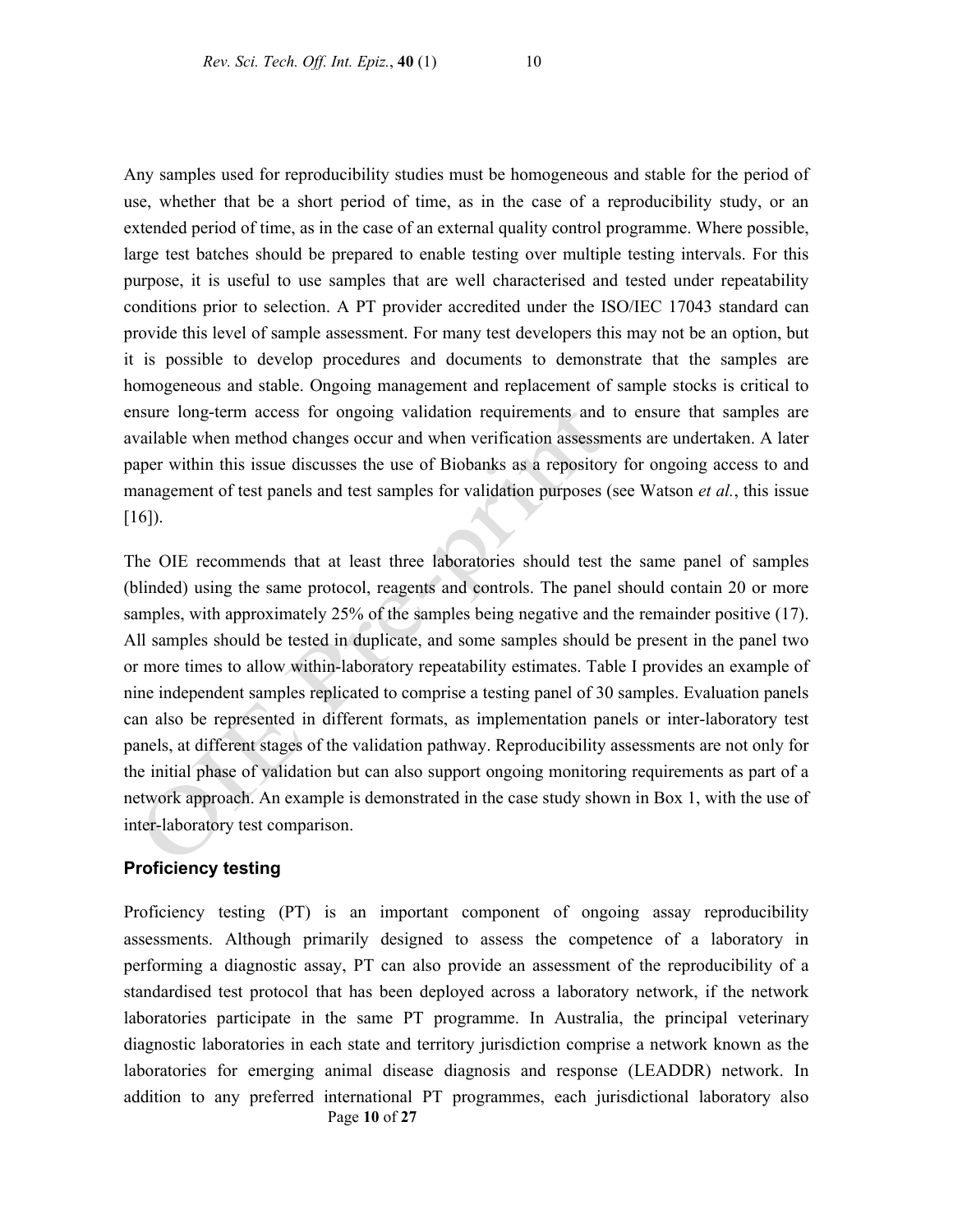participates in accredited PT programmes provided by the Australian Centre for Disease Preparedness (ACDP, formerly known as AAHL). The ACDP-PT programme focuses on tests that have been standardised and deployed across the LEADDR network, targeting endemic and exotic diseases of relevance across Australia. It is noteworthy that the PT programme for the LEADDR network is an open programme, with results revealed to all LEADDR participants. The programme provides multiple benefits (e.g. evidence of laboratory proficiency in diagnostic assessment and ongoing evidence of assay reproducibility) and it allows participants to discuss assay modifications that may be introduced by an individual laboratory. It also enables participants to assess the relative effect of these modifications as part of the verification process.

Even where results are coded and confidential, PT can provide proxy evidence that an assay is acceptably reproducible if the methods used by participants are known and tabulated so that results from similar methods can be compared. As the role of the PT provider is to assess the competence of laboratories for diagnostic testing, it is not usual practice for PT reports to include formal method comparisons. The case study (Box 1) included in this paper demonstrates how simple statistical approaches and knowledge of the test protocols used in inter-laboratory comparisons and PT can be used to identify clustering of results that may suggest there are variations in test protocols that affect reproducibility and assay sensitivity. Although participation and acceptable performance in accredited PT programmes is a necessary component of accreditation under ISO/IEC 17025, PT provides only a snapshot of laboratory competence and assay reproducibility. For ongoing assessment of reproducibility, alternative methods are required that provide reliable longitudinal assessments of assay precision and accuracy.

## **Internal and external quality controls**

To maintain an assay's validation status, continued and routine monitoring of performance is required to ensure consistency of performance characteristics and monitor for systematic error (bias) (1). This may be done as an internal process, using internal quality controls (IQCs), and/or as an external process independent of the laboratory. For the purposes of this paper, IQCs are defined as any in-house controls prepared within a laboratory or a control that is provided as part of a kit and used to assess assay performance. External quality controls (EQCs) are defined as controls that are sourced and prepared independently of the laboratory or kit producer and these will be discussed in more detail below.

At a minimum, IQCs (positive and negative) provide assurance that a test assay has worked adequately. When prepared as large, homogeneous, stable batches, IQCs can also provide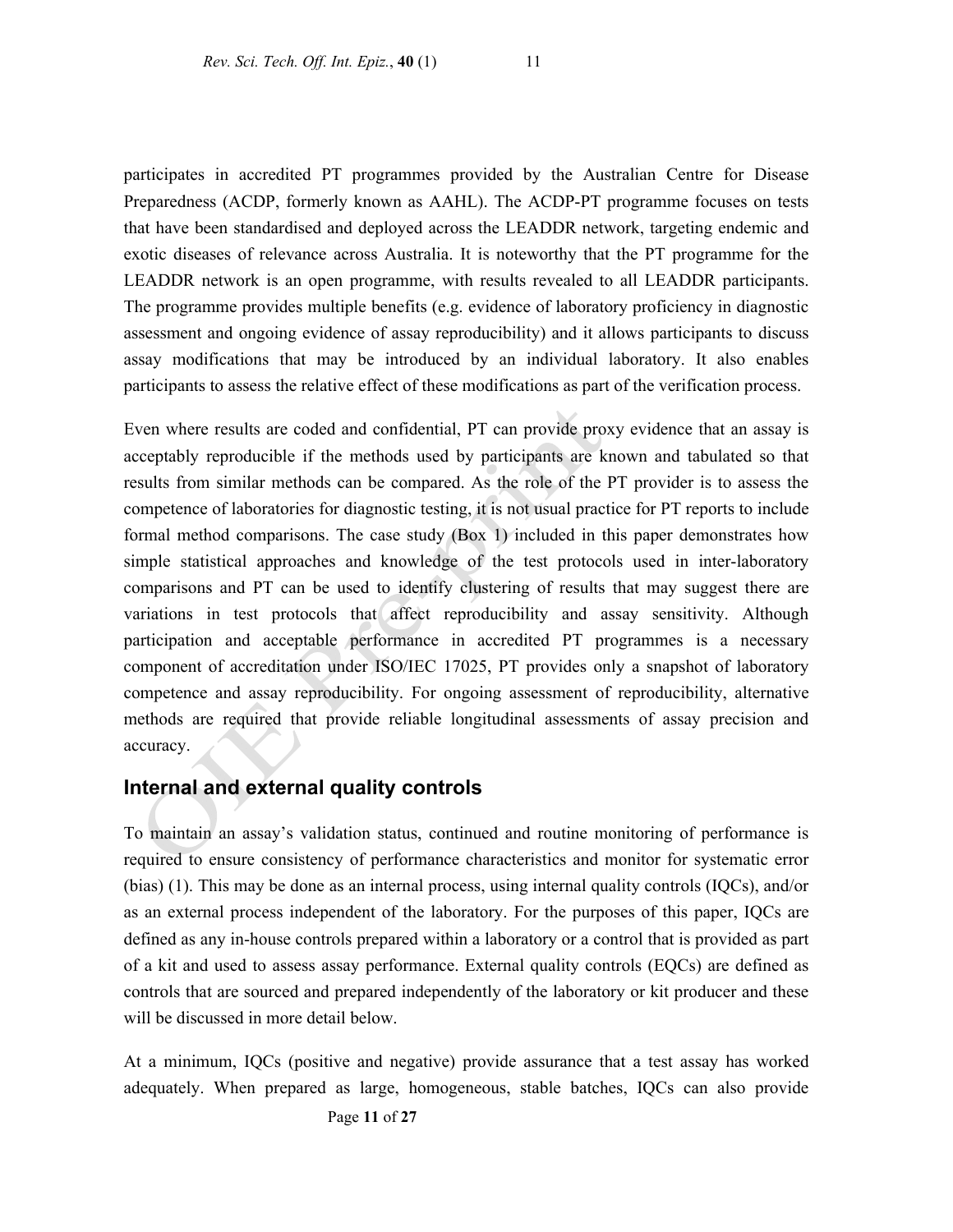ongoing assurance of assay fidelity and operator competence, and measures of intra- and interassay repeatability.

Assessment of reproducibility requires large batches of homogeneous, stable controls that can be distributed to laboratories using similar assays. Independent and externally-prepared material to monitor assay performance and reproducibility can be provided through participation in formal PT (as discussed above), through evaluation panels used in inter-laboratory test comparisons (such as those used in the assay validation pathway), or through the use of EQCs, such as international reference standards (IRS) and network quality controls (NQCs). IRS and NQCs are typically prepared from well-characterised field isolates with regional relevance, prepared in bulk and aliquoted, with documented homogeneity and stability data. EQCs may have a preassigned analyte concentration range and be used as part of a laboratory's quality assurance programme or, if results are returned to a central collation agency, can provide direct comparisons of inter-laboratory reproducibility based on either pre-assigned values or group medians. In contrast to PT, the use of EQCs in combination with IQCs provides longitudinal data on assay performance, including repeatability within individual laboratories, and assay reproducibility when laboratories use similar protocols. When distributed within a network of laboratories EQCs/NQCs can provide robust evidence of assay reproducibility and provide early detection of problems such as: adverse assay modifications, inferior reagents (from diverse suppliers or when supply chains change), and changes in commercial reagent formulations that affect assay performance. To maximise the sensitivity of EQCs/NQCs as monitoring tools, batches of controls should approach the limits of detection of the assay, as this is the region in which all assays display the greatest variability (least precision) and thus are most sensitive to adverse changes in assay protocols, reagents and testing platforms, all of which can impact reproducibility. Figure 1 is an example of an NQC distributed to a laboratory network, where each laboratory uses two or more real-time PCR methods for detection of classical swine fever (CSF), which, in this region (Australia), is an exotic agent. The methods used regularly were those published by Haines *et al.* (18)*,* Hoffmann *et al.* (19), Eberling *et al.* (20) and Risatti *et al.*  (21).

In this setting, the use of a quality-assured NQC, prepared at low viral titre, has several benefits:

– it provides assurance that each jurisdictional laboratory can detect the target agent, and that the assays in use are suitable for surveillance purposes

– it allows for the relative sensitivity of the assays for detecting CSF to be assessed by a comparison of the mean Ct value and the spread of results for each assay

Page **12** of **27**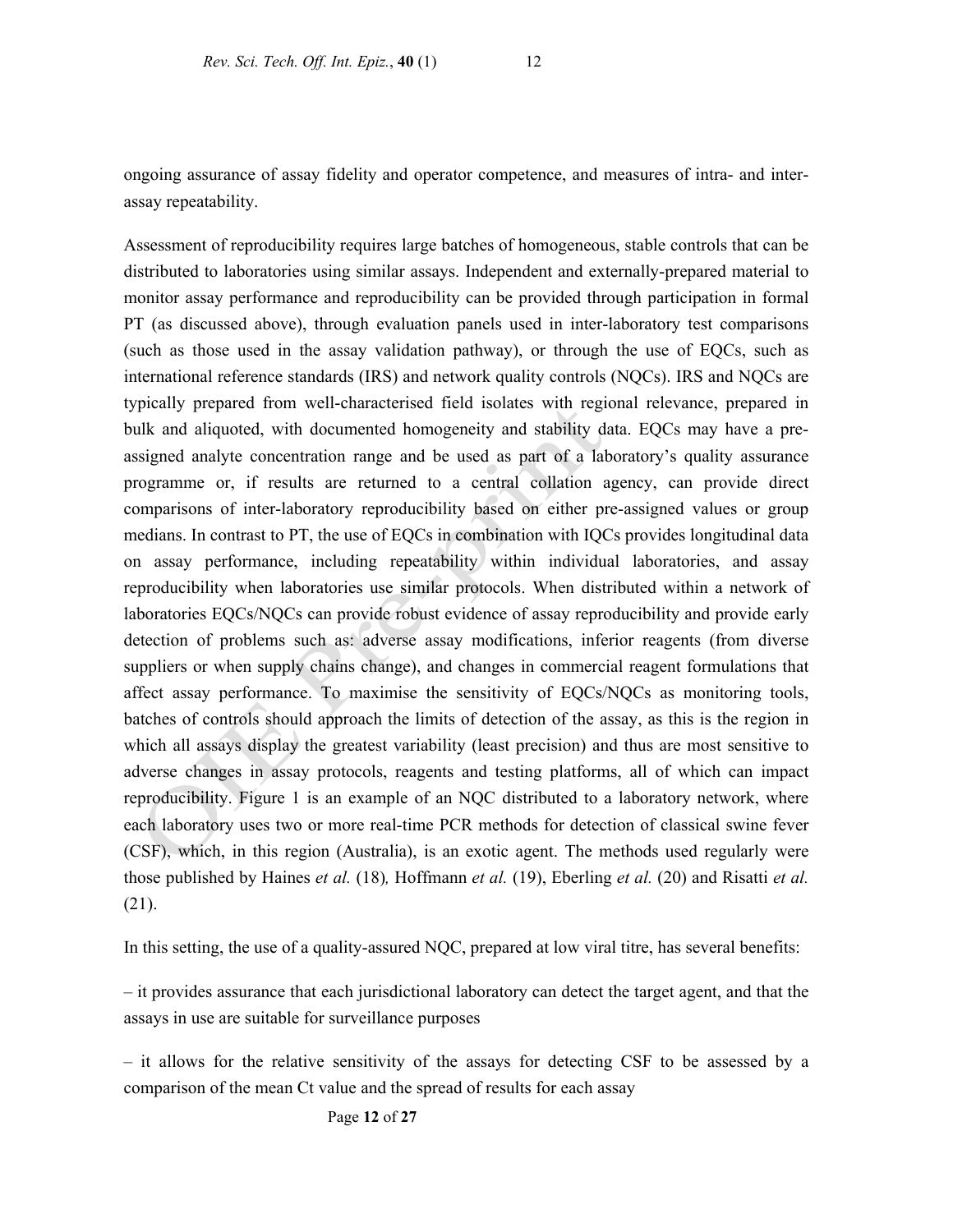– it provides a quantitative measure of the reproducibility of each assay by illustrating the spread of the data with repeated measures over time.

Each laboratory, represented by a different colour in the figure, can monitor their performance against the mean and standard deviation and in relation to the performance of other laboratories within the network for each of the assays.

IQCs and EQCs are used to monitor test performance and detect departures from set norms via pre-determined quality indicators (or limits) and predefined acceptance criteria in order to detect random and systematic analytical errors. Monitoring quality control processes through predetermined quality indicators identifies the distribution of measured outputs, using statistical methods to determine assignable cause variation in the presence of background noise, thus helping to classify the process as in, or out, of control (13).

Descriptive statistics and control charts are often used to monitor dispersion of and shifts in quality control results through mean, standard deviations, variance, probability distribution factors, range etc., with the addition of multirules (22) (e.g. Westgard rules) alongside a Levey-Jennings chart (23, 24) to set limits (see Table II and Fig. 2). Clear rules should define limits and actions to be taken to investigate and correct unacceptable variance.

# **Conclusions**

Reproducibility testing is a central element of assay validation when it is used to assess the robustness of a protocol undergoing technology transfer and deployment to external laboratories. Reproducibility assessment is equally important to the monitoring of established tests to provide evidence of suitable assay, equipment and operator performance. Implicit to the acquisition of reproducibility data is the preparation in bulk of stable, homogenous, relevant material that can be tested by diverse laboratories using the same test method. Although, ideally, laboratories should be using identical protocols and reagents, in reality, this is seldom the case, especially where laboratories are widely dispersed and use diverse suppliers and equipment platforms. The testing of identical samples by laboratories using *similar* protocols thus becomes a measure of assay robustness and a means of identifying the limits of variations in test conditions that impact test reproducibility, precision and accuracy.

# **Les facteurs affectant la reproductibilité des tests dans différents laboratoires**

C. Waugh & G. Clark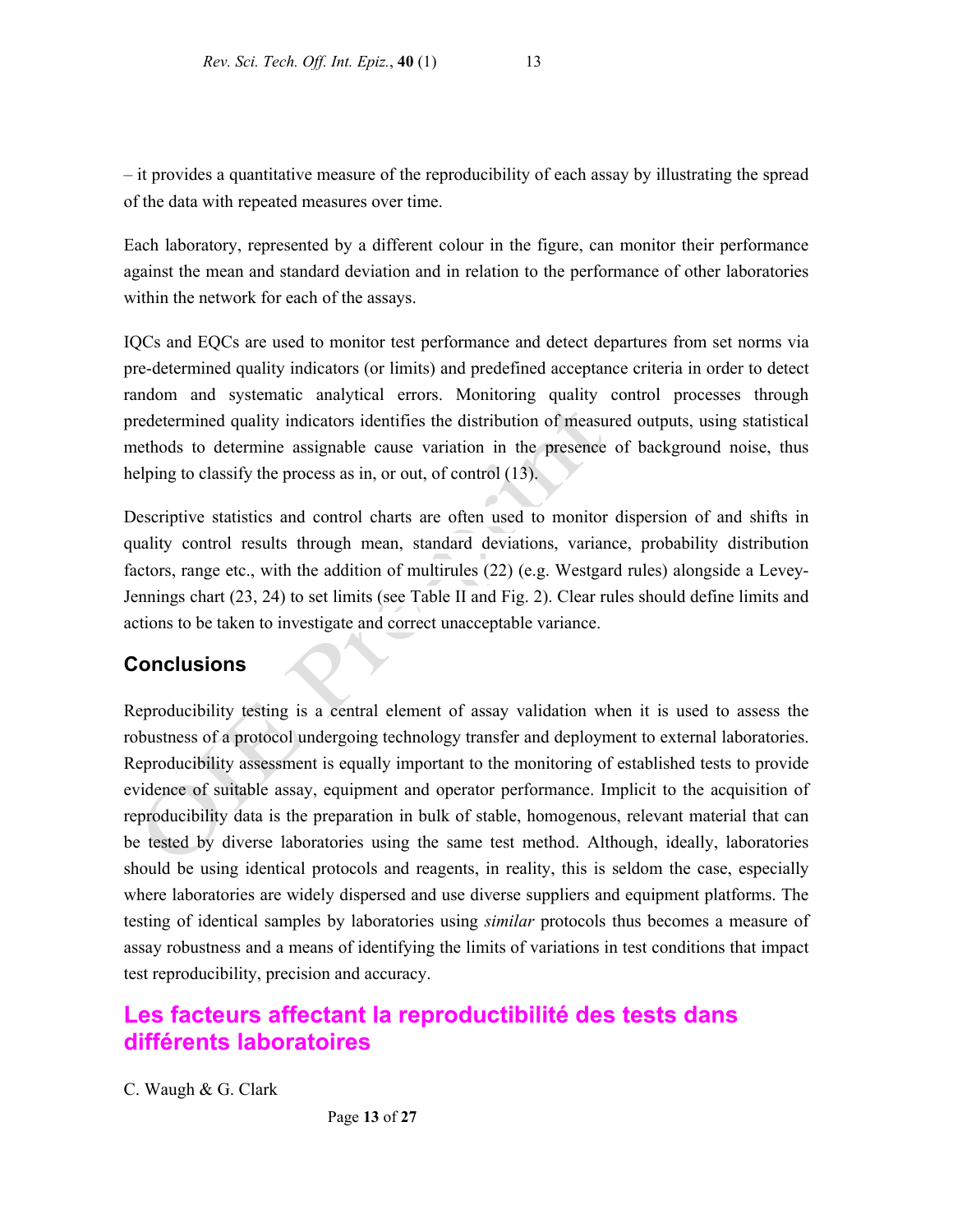### **Résumé**

La reproductibilité d'un test désigne son aptitude à fournir des résultats constants (en testant les mêmes échantillons) lors d'analyses effectuées par différents laboratoires. Toute validation d'un nouvel essai diagnostique doit inclure une étape spécifique d'évaluation de la reproductibilité de l'essai, visant à vérifier jusqu'à quel point les résultats du test demeurent inchangés en cas de légères variations dans les conditions de réalisation de l'essai. Idéalement, l'évaluation de la reproductibilité consiste à soumettre des échantillons identiques à une même méthode d'essai réalisée dans plusieurs laboratoires par des analystes à chaque fois différents et en utilisant les mêmes réactifs et contrôles, mais avec des équipements différents. Une telle évaluation fournit une estimation de la précision et de l'exactitude d'un essai conduit par plusieurs laboratoires. Dans la pratique, si la reproductibilité d'un essai est souvent évaluée par des laboratoires différents à partir d'échantillons similaires, les réactifs, les contrôles et les plateformes d'essai ne sont généralement pas les mêmes d'un laboratoire à l'autre, bien qu'étant similaires. Les essais de reproductibilité permettent ainsi d'évaluer la variabilité induite par l'utilisation de plateformes de test et de réactifs différents par des opérateurs eux-mêmes différents. La détermination du caractère mineur ou substantiel des variations des conditions d'essai susceptibles d'être anticipées dans un cadre d'utilisation impliquant de nombreux laboratoires fait partie de l'évaluation à ce stade de la validation. Une fois la validation faite, des exigences de contrôle continu sont requises afin d'évaluer les caractéristiques de performances et de veiller à leur maintien dans le temps. Les laboratoires doivent se doter d'un programme d'assurance qualité qui garantisse le suivi continu des performances des essais à travers une mesure de la précision et de l'exactitude des résultats à partir d'échantillons et de contrôles bien caractérisés. Les tests dont l'aptitude à l'emploi selon l'objectif prévu a été établie et qui de ce fait sont recommandés par l'Organisation mondiale de la santé animale ont vocation à être utilisés dans le monde entier ; il est donc important qu'ils soient suffisamment reproductibles.

**Mots-clés** 

Contrôle de la qualité – Reproductibilité – Suivi – Validation – Variation.

# **Factores que inciden en la reproducibilidad de las pruebas entre laboratorios**

### **Resumen**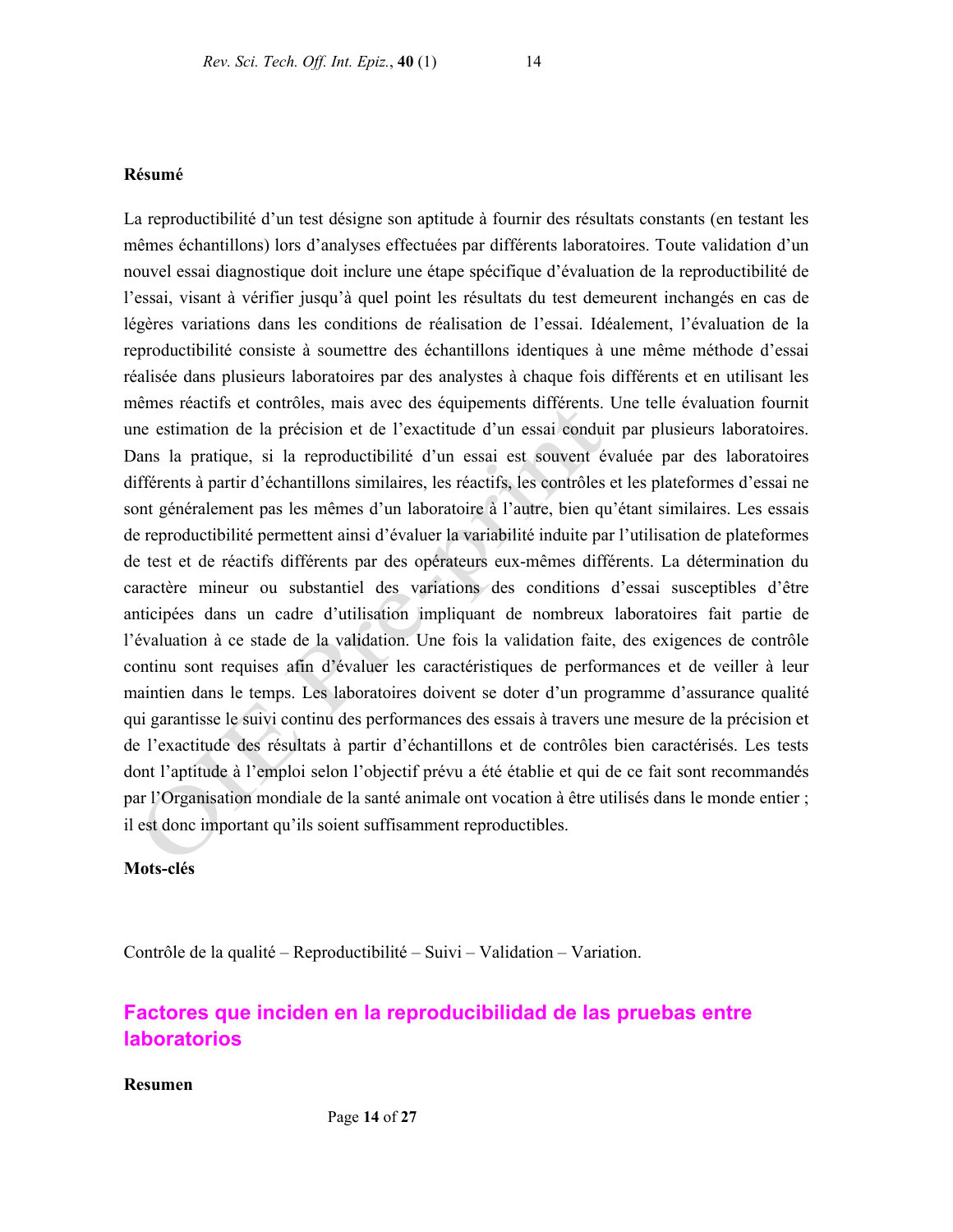Se entiende por "reproducibilidad" el conjunto de características que permiten que un ensayo depare resultados uniformes al ser aplicado a las mismas muestras en laboratorios distintos. El proceso de validación de una prueba de diagnóstico debe incluir una evaluación específica de su reproducibilidad, a fin de determinar en qué medida los resultados se mantienen inalterados ante cambios menores de las condiciones experimentales. Lo idóneo para evaluar la reproducibilidad es que, en múltiples laboratorios, múltiples analistas sometan a prueba muestras idénticas empleando idénticos métodos, reactivos y controles, pero distinto equipo de laboratorio. Semejante evaluación permitirá estimar la precisión y exactitud que ofrece un ensayo en diferentes laboratorios. En realidad, aunque en la evaluación de la reproducibilidad de un ensayo intervienen a menudo múltiples laboratorios que analizan muestras idénticas, los reactivos, controles y dispositivos de prueba utilizados, aún siendo parecidos, no suelen los mismos. La realización de pruebas de reproducibilidad permite pues determinar la variabilidad que introducen distintos dispositivos de prueba, suministros de reactivos y técnicos de laboratorio. Así, la determinación de las variaciones menores frente a las variaciones importantes de las condiciones experimentales que cabe prever cuando múltiples laboratorios emplean un ensayo forma parte de la evaluación en esta fase del proceso de validación. Una vez validado un ensayo, hay una serie de requisitos de seguimiento continuo que sirven para evaluar las características de rendimiento y garantizar que se mantengan estables en el tiempo. Para ello es necesario utilizar programas de garantía de calidad, que ofrecen la posibilidad de hacer un seguimiento continuo del rendimiento de un ensayo cuantificando la precisión y exactitud de los resultados obtenidos con muestras y controles bien caracterizados. Las pruebas que la Organización Mundial de Sanidad Animal recomienda por considerarlas adaptadas a su finalidad, de uso muy extendido a escala internacional, deben presentar un nivel satisfactorio de reproducibilidad.

### **Palabras clave**

Controles de calidad – Reproducibilidad – Seguimiento – Validación – Variación.

## **References**

1. National Association of Testing Authorities (NATA) (Australia) (2018). – General accreditation guidance. Validation and verification of quantitative and qualitative test methods. NATA, Sydney, Australia, 31 pp. Available at: www.nata.com.au/phocadownload/genaccreditation-guidance/Validation-and-Verification-of-Quantitative-and-Qualitative-Test-Methods.pdf (accessed on 27 January 2021).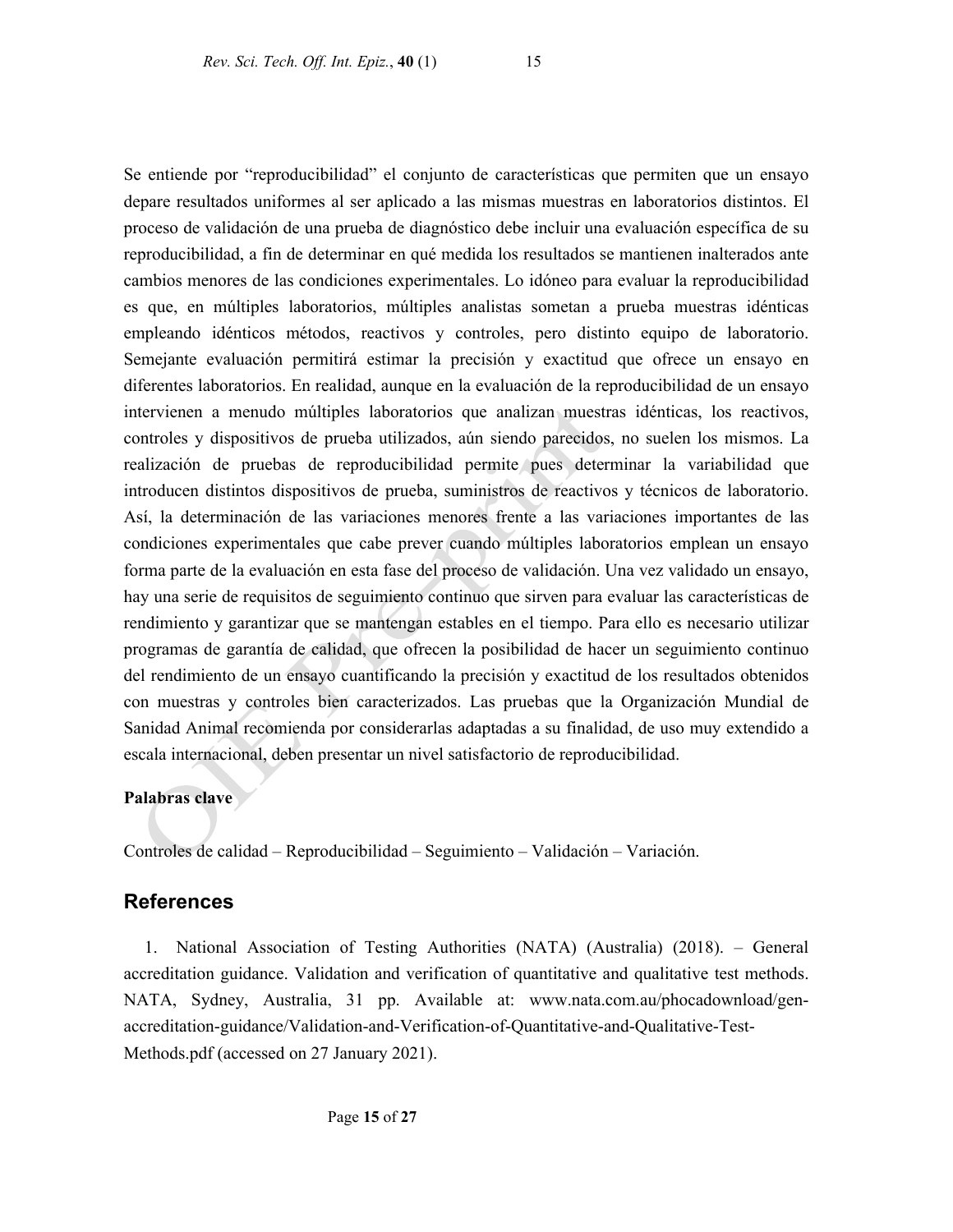2. Crowther J.R., Unger H. & Viljoen G.J. (2006). – Aspects of kit validation for tests used for the diagnosis and surveillance of livestock diseases: producer and end-user responsibilities. *Rev. Sci. Tech. Int. Off. Epiz.,* **25** (3), 913–935. doi:10.20506/rst.25.3.1706.

3. World Organisation for Animal Health (OIE) (2019). – Chapter 1.1.6. Principles and methods of validation of diagnostic assays for infectious diseases. *In* Manual of Diagnostic Tests and Vaccines for Terrestrial Animals, 28th Ed. OIE, Paris, France. Available at: www.oie.int/standard-setting/terrestrial-manual/access-online/ (accessed on 27 January 2021).

4. Bartlett J.W. & Frost C. (2008). – Reliability, repeatability and reproducibility: analysis of measurement errors in continuous variables. *Ultrasound Obstet. Gynecol.,* **31** (4), 466–475. doi:10.1002/uog.5256.

5. Dargatz D.A., Byrum B.A., Collins M.T., Goyal S.M., Hietala S.K., Jacobson R.H., Kopral C.A., Martin B.M., McCluskey B.J. & Tewari D. (2004). – A multilaboratory evaluation of a commercial enzyme-linked immunosorbent assay test for the detection of antibodies against *Mycobacterium avium* subsp. *paratuberculosis* in cattle. *J. Vet. Diagn. Invest.,* **16** (6), 509–514. doi:10.1177/104063870401600604.

6. Jeggo M.H. (2000). – An international approach to laboratory diagnosis of animal diseases. *Ann. NY Acad. Sci.,* **916** (1), 213–221. doi:10.1111/j.1749-6632.2000.tb05292.x.

7. Kirkland P.D. & Newberry K.M. (2021). – Your assay has changed – is it still 'fit for purpose'? What evaluation is required? *In* Diagnostic test validation science: a key element for effective detection and control of infectious animal diseases (I.A. Gardner & A. Colling, eds). *Rev. Sci. Tech. Off. Int. Epiz.*, **40** (1), XX-YY. doi:10.20506/rst.40.1.XXXX.

8. Derveaux S., Vandesompele J. & Hellemans J. (2010). – How to do successful gene expression analysis using real-time PCR. *Methods*, **50** (4), 227–230. doi:10.1016/j.ymeth.2009.11.001.

9. Bustin S. & Nolan T. (2017). – Talking the talk, but not walking the walk: RT-qPCR as a paradigm for the lack of reproducibility in molecular research. *Eur. J. Clin. Invest.*, **47** (10), 756– 774. doi: 10.1111/eci.12801.

10. Bustin S.A., Benes V., Garson J.A., Hellemans J., Huggett J., Kubista M., Mueller R., Nolan T., Pfaffl M.W., Shipley G.L., Vandesompele J. & Wittwer C.T. (2009). – The MIQE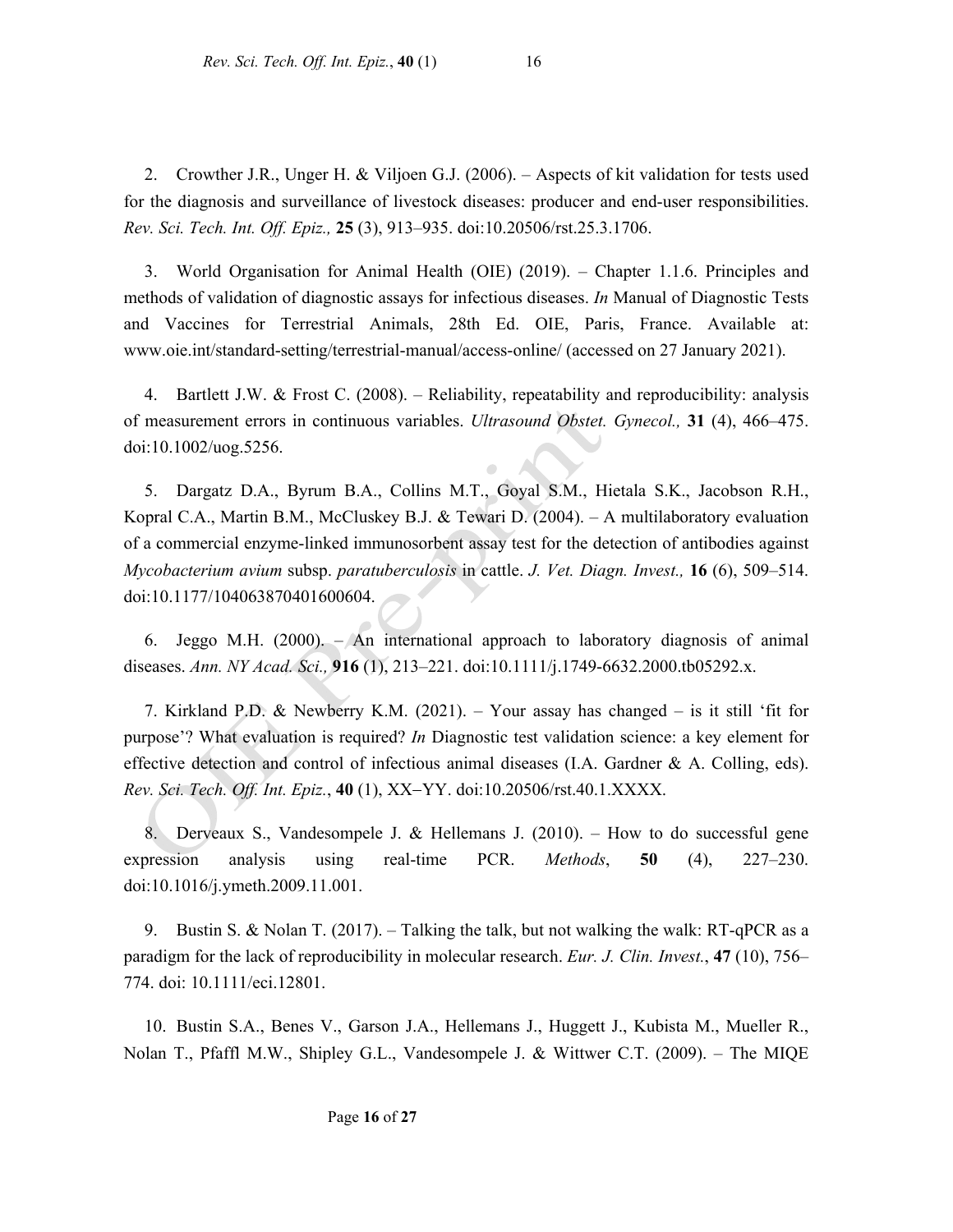guidelines: minimum information for publication of quantitative real-time PCR experiments. *Clin. Chem.*, **55** (4), 611–622. doi:10.1373/clinchem.2008.112797.

11. Fleige S. & Pfaffl M.W. (2006). – RNA integrity and the effect on the real-time qRT-PCR performance. *Mol. Aspects Med.,* **27** (2–3), 126–139. doi:10.1016/j.mam.2005.12.003.

12. Schrader C., Schielke A., Ellerbroek L. & Johne R. (2012). – PCR inhibitors: occurrence, properties and removal. *J. Appl. Microbiol.,* **113** (5), 1014–1026. doi:10.1111/j.1365- 2672.2012.05384.x.

13. Lorenz T.C. (2012). – Polymerase chain reaction: basic protocol plus troubleshooting and optimization strategies. *J. Vis. Exp.,* **63**, e3998. doi:10.3791/3998.

14. Toohey-Kurth K., Reising M.M. […] & Crossley B.M. (2020). – Suggested guidelines for validation of real-time PCR assays in veterinary diagnostic laboratories. *J. Vet. Diagn. Invest.,* **32** (6), 802–814. doi:10.1177/1040638720960829.

15. Burd E.M. (2010). – Validation of laboratory-developed molecular assays for infectious diseases. *Clin. Microbiol. Rev.,* **23** (3), 550–576. doi:10.1128/cmr.00074-09.

16. Watson J.W., Carlile G.A. & Williams D.T. (2021). – The value of virtual biobanks for transparency purposes with respect to reagents and samples used during test development and validation. *In* Diagnostic test validation science: a key element for effective detection and control of infectious animal diseases (I.A. Gardner & A. Colling, eds). *Rev. Sci. Tech. Off. Int. Epiz.*, **40**  $(1)$ , XX-YY. doi:10.20506/rst.40.1.XXXX.

17. World Organisation for Animal Health (OIE) (2019). –. Chapter 2.2.6. Selection and use of reference samples and panels. *In* Manual of Diagnostic Tests and Vaccines for Terrestrial Animals, 28th Ed. OIE, Paris, France. Available at: www.oie.int/standard-setting/terrestrialmanual/access-online/ (accessed on 27 January 2021).

18. Haines F.J., Hofmann M.A., King D.P., Drew T.W. & Crooke H.R. (2013). – Development and validation of a multiplex, real-time RT PCR assay for the simultaneous detection of classical and African swine fever viruses. *PloS One,* **8** (7), e71019. doi:10.1371/journal.pone.0071019.

19. Hoffmann B., Beer M., Schelp C., Schirrmeier H. & Depner K. (2005). – Validation of a real-time RT-PCR assay for sensitive and specific detection of classical swine fever. *J. Virol., Methods,* **130** (1–2), 36–44. doi:10.1016/j.jviromet.2005.05.030.

Page **17** of **27**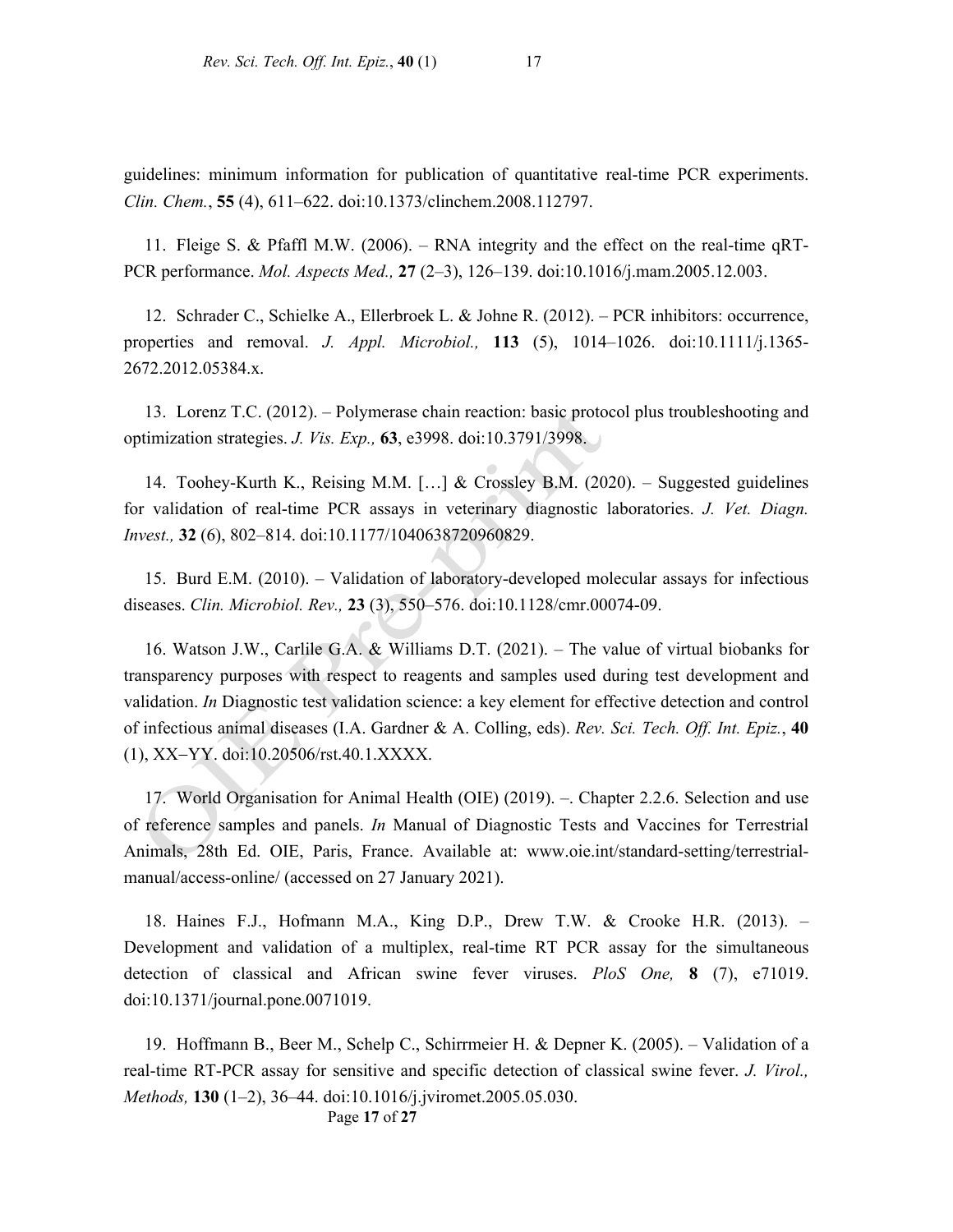20. Eberling A.J., Bieker-Stefanelli J., Reising M.M., Siev D., Martin B.M., McIntosh M.T. & Beckham T.R. (2011). – Development, optimization, and validation of a classical swine fever virus real-time reverse transcription polymerase chain reaction assay. *J. Vet. Diagn. Invest.,* **23** (5), 994–998. doi:10.1177/1040638711416970.

21. Risatti G.R., Callahan J.D., Nelson W.M. & Borca M.V. (2003). – Rapid detection of classical swine fever virus by a portable real-time reverse transcriptase PCR assay. *J. Clin. Microbiol.,* **41** (1), 500–505. doi:10.1128/jcm.41.1.500-505.2003.

22. Walker B.S., Pearson L.N. & Schmidt R.L. (2020). – An analysis of multirules for monitoring assay quality control. *Lab. Med.,* **51** (1), 94–98. doi:10.1093/labmed/lmz038.

23. Westgard J., Groth T., Aronsson T., Falk H. & Verdier C. (1977). – Performance characteristics of rules for internal quality control: probabilities for false rejection and error detection. *Clin. Chem.,* **23** (10), 1857–1867. doi:10.1093/clinchem/23.10.1857.

24. Westgard J.O. & Groth T. (1979). – Power functions for statistical control rules. *Clin. Chem.,* **25** (6), 863–869. doi:10.1093/clinchem/25.6.863.

ERT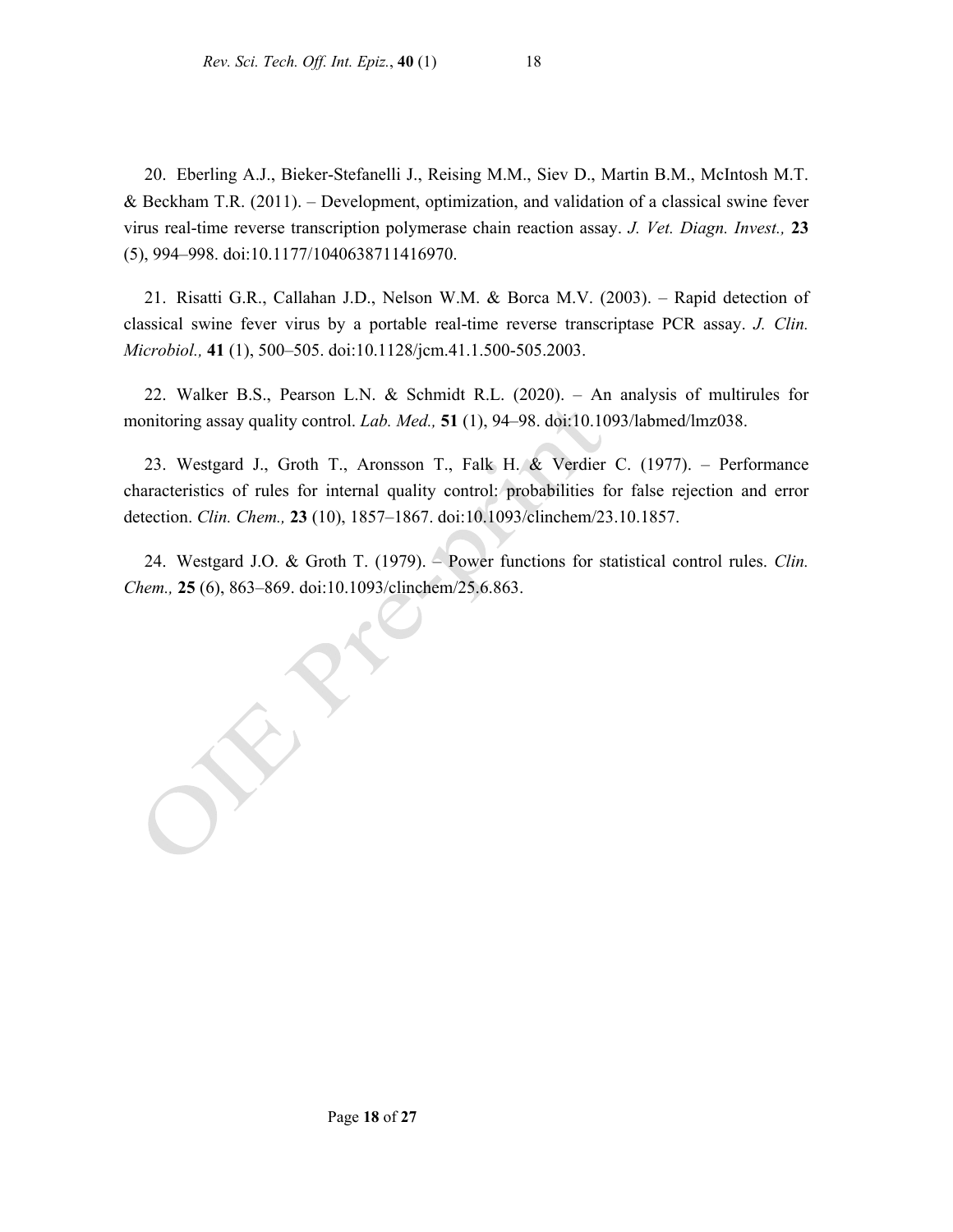### **Box 1**

Prior to the commencement of surveillance activities, five laboratories across different jurisdictions were assessed to con at these laboratories were reproducible and conformed with the expected results for well-characterised samples. Five la laboratory test comparison and were provided with a blinded evaluation panel of 30 samples, comprising 8 independent to comprise a testing panel of 20 positive and 10 negative samples. The positive samples (strong, moderate and weak), assessment and were repeated within the panel as sample pairs to assess between-laboratory (inter-assay) reproducibi laboratory (intra-assay) repeatability estimates.

Data for a strong, moderate and weak sample set are presented in Figure 3 using Youden plots to illustrate the spread o shows the results for a sample pair. For each laboratory, the result for one sample is mapped on the x-axis and the resu y-axis. The Youden plot gives an immediate idea of the dominating sources of error in the results. Across each plot the e right, indicating that the data is dominated by systematic variation.

Testing was undertaken under the quality framework for ISO/IEC 17025, with each laboratory accredited to this standard quantitative real-time PCR (qPCR) method was used by each laboratory; however, several method variables were not c sources of method variability were: the detection platform in use (3 variables); the extraction method (2 variables); probe primer and probe concentrations (2 variables); master mix reagents (2 variables); template volume (2 variables); and set clustering of laboratory groups can be observed between each Youden plot for each sample set (Fig. 3 a, b, c). This con between samples indicates a consistent influence affecting the reproducibility of the test method. The sources of variabil systematic influence on the data, i.e. results for Lab 1 (dark-blue triangle) consistently clustered outside the ellipse in the (indicating better sensitivity in relation to the group median), and Lab 5 (square) was consistently logged in the upper-rig relation to the group median). Despite the observed clustering of results, the coefficient of variation (CV) remained at 6% CV was lowest in the weak-positive sample, where an assay is most likely to display the greatest variability (least precis variables (probe chemistry and primer and probe concentrations) that were not consistent with any other laboratory meth method variables it is not possible to determine which of these variables or collection of variables is the cause of the obs reporting laboratories as a collective. The impact of systematic differences between laboratories does need to be consid purpose and application of the assay.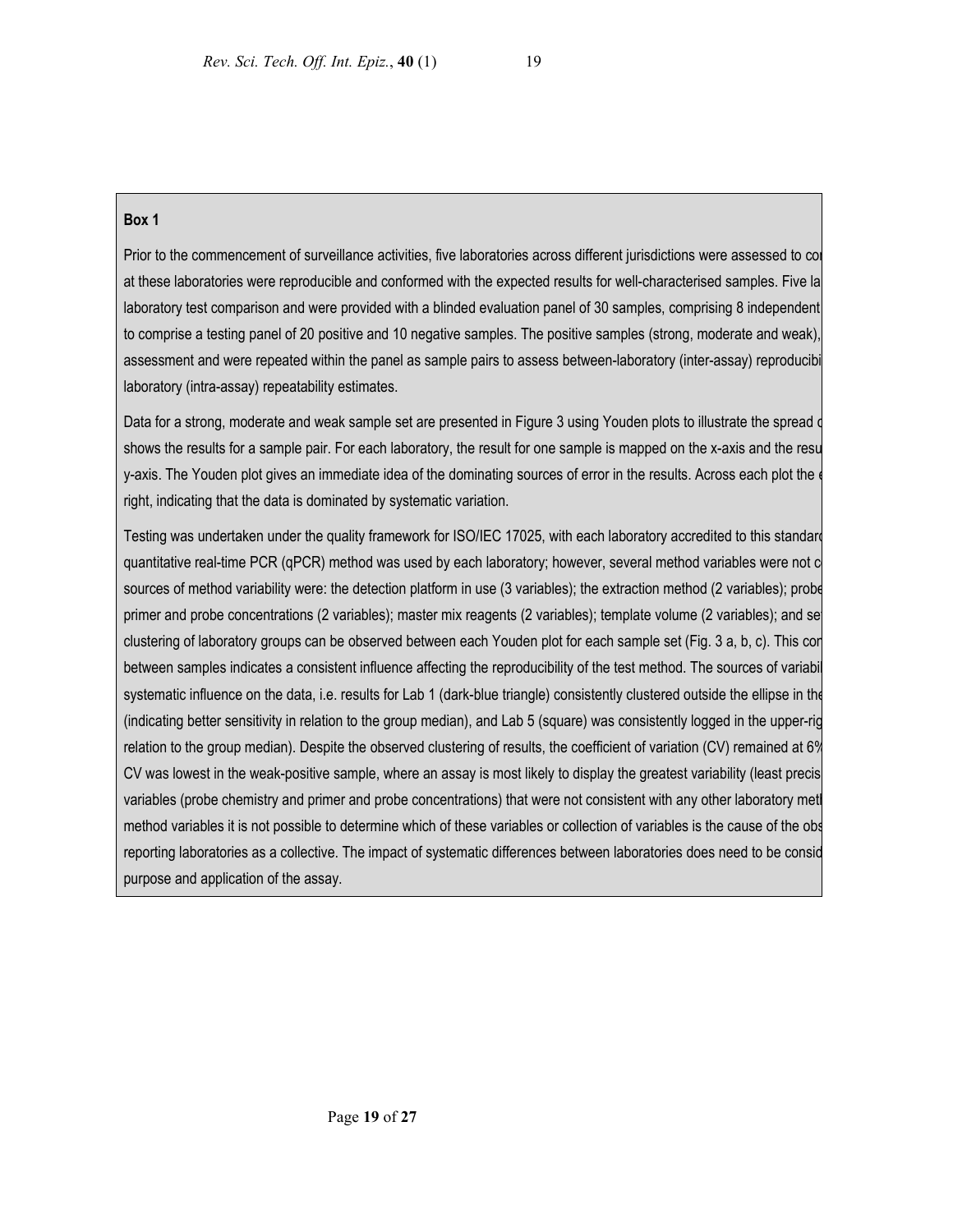## **Table I**

# **Example of blinded test panel composition of 30 samples, with 10 negative and 20 positive samples representing a range of test values for real-time polymerase chain reaction**

The panel consists of nine independent samples replicated within the panel to provide estimates for both between-laboratory and within-laboratory reproducibility and repeatability estimates

| <b>Sample</b>  | <b>Test samp</b>                 | <b>Expect</b> |
|----------------|----------------------------------|---------------|
| $\mathbf{1}$   | 18-02 Positive - 1/3 dilution    | 23.7          |
| $\overline{2}$ | 18-03 Positive - 1/10 dilution   | 25.3          |
| 3              | 18-09 Negative                   | negative      |
| $\overline{4}$ | 18-06 Positive - 1/300 dilution  | 30.4          |
| 5              | 18-04 Positive - 1/30 dilution   | 25.9          |
| 6              | 18-09 Negative                   | negative      |
| 7              | 18-08 Positive - 1/4000 dilution | 34.5          |
| 8              | 18-02 Positive - 1/3 dilution    | 23.7          |
| 9              | 18-09 Negative                   | negative      |
| 10             | 18-07 Positive - 1/300 dilution  | 32.3          |
| 11             | 18-09 Negative                   | negative      |
| 12             | 18-05 Positive - 1/100 dilution  | 25.6          |
| 13             | 18-09 Negative                   | negative      |
| 14             | 18-06 Positive - 1/300 dilution  | 30.4          |
| 15             | 18-09 Negative                   | negative      |
| 16             | 18-01 Positive - undiluted       | 22.4          |
| 17             | 18-07 Positive - 1/300 dilution  | 32.3          |
| 18             | 18-09 Negative                   | negative      |
| 19             | 18-03 Positive - 1/10 dilution   | 25.3          |
| 20             | 18-09 Negative                   | negative      |
| 21             | 18-03 Positive - 1/10 dilution   | 25.3          |

Page **20** of **27**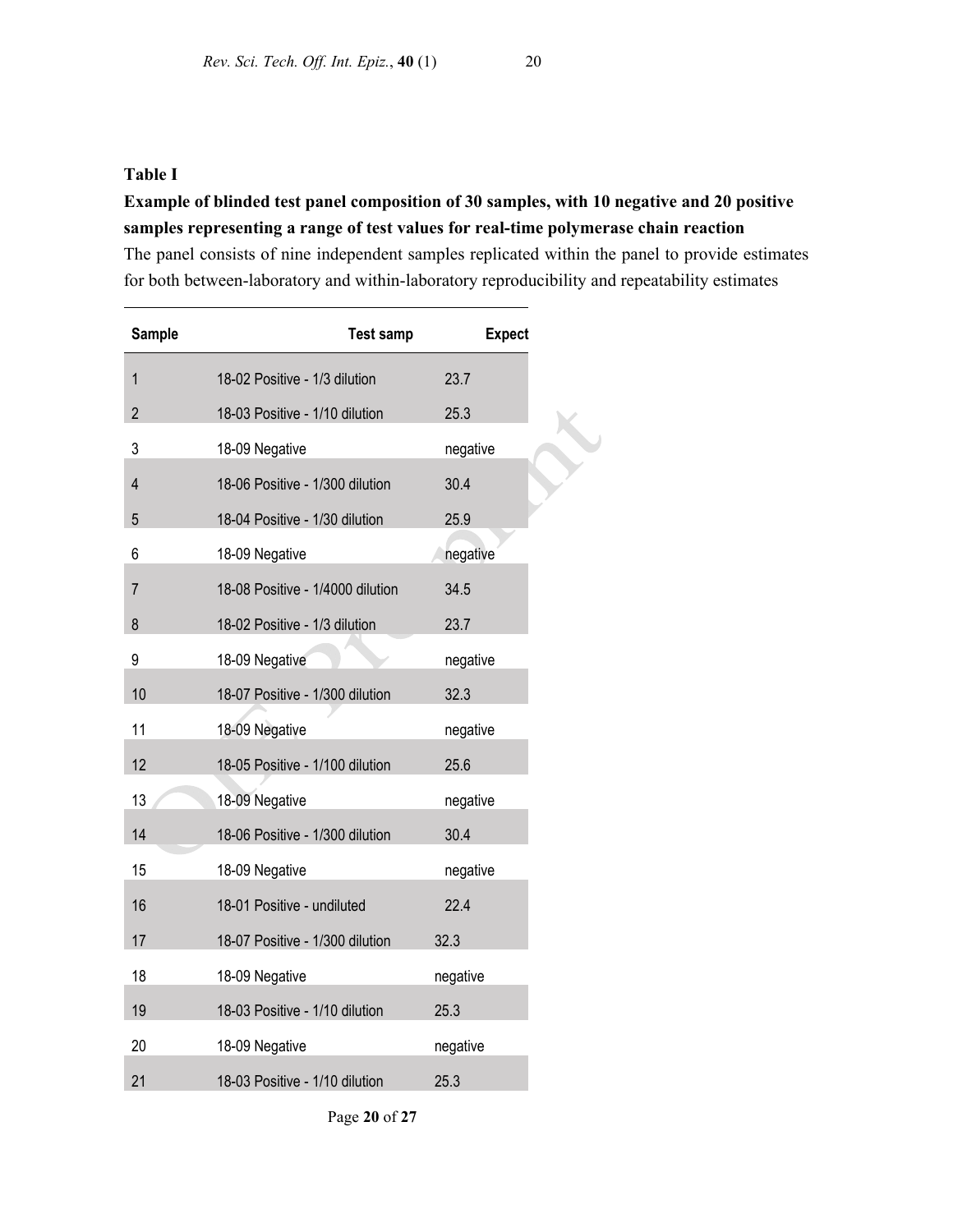| 22 | 18-07 Positive - 1/300 dilution  | 32.3     |  |
|----|----------------------------------|----------|--|
| 23 | 18-04 Positive - 1/30 dilution   | 25.9     |  |
| 24 | 18-01 Positive - undiluted       | 22.4     |  |
| 25 | 18-09 Negative                   | negative |  |
| 26 | 18-09 Negative                   | negative |  |
| 27 | 18-05 Positive - 1/100 dilution  | 25.6     |  |
| 28 | 18-08 Positive - 1/4000 dilution | 34.5     |  |
| 29 | 18-05 Positive - 1/100 dilution  | 25.6     |  |
| 30 | 18-08 Positive - 1/4000 dilution | 34.5     |  |

RICH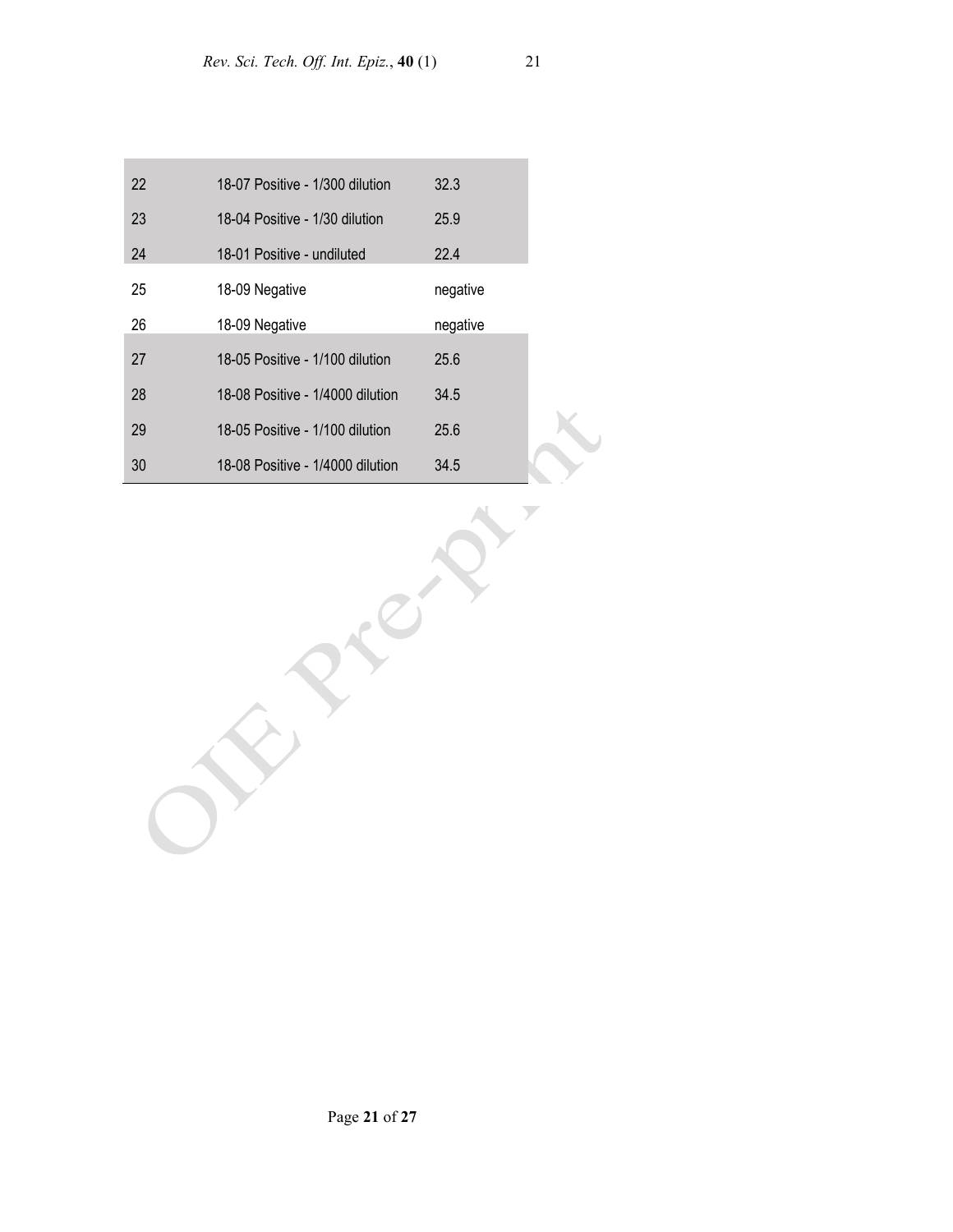# **Table II Westgard rules are often established alongside a Levey-Jennings chart (Fig. 2) to set control limits** (8)

| Rule     | <b>Definition</b>                                                                                                                               |
|----------|-------------------------------------------------------------------------------------------------------------------------------------------------|
| $1_{2S}$ | Warning when one control observation exceeds the mean by $+/-2$ standard deviations (SD). Note: The<br>applied once this warning has been given |
| $1_{3S}$ | Reject when one observation exceeds the mean by $+/-$ 3 SD (random error)                                                                       |
| $2_{2S}$ | Reject when two consecutive observations exceed the mean by either +2 standards or -2 SD (systemati                                             |
| $R_{4S}$ | Reject when one observation exceeds the mean by $+2$ SD and the next exceeds it by -2 SD (random en                                             |
| $4_{1S}$ | Reject when four consecutive observations exceed the mean by either +1 SD or -1 SD (systematic error                                            |
| 10x      | Reject when ten consecutive observations fall on one side of the mean (systematic error)                                                        |

12S – one value exceeding 2 SD

13S – one value exceeding 3 SD

- 2<sub>2S</sub> two consecutive results exceeding 2 SD
- R4S two consecutive results with one greater than 2 SD and one less than 2 SD
- 41S four consecutive results exceeding 1 SD (all in the same direction)

 $\overline{y}$ 

10x – ten consecutive results on one side of the mean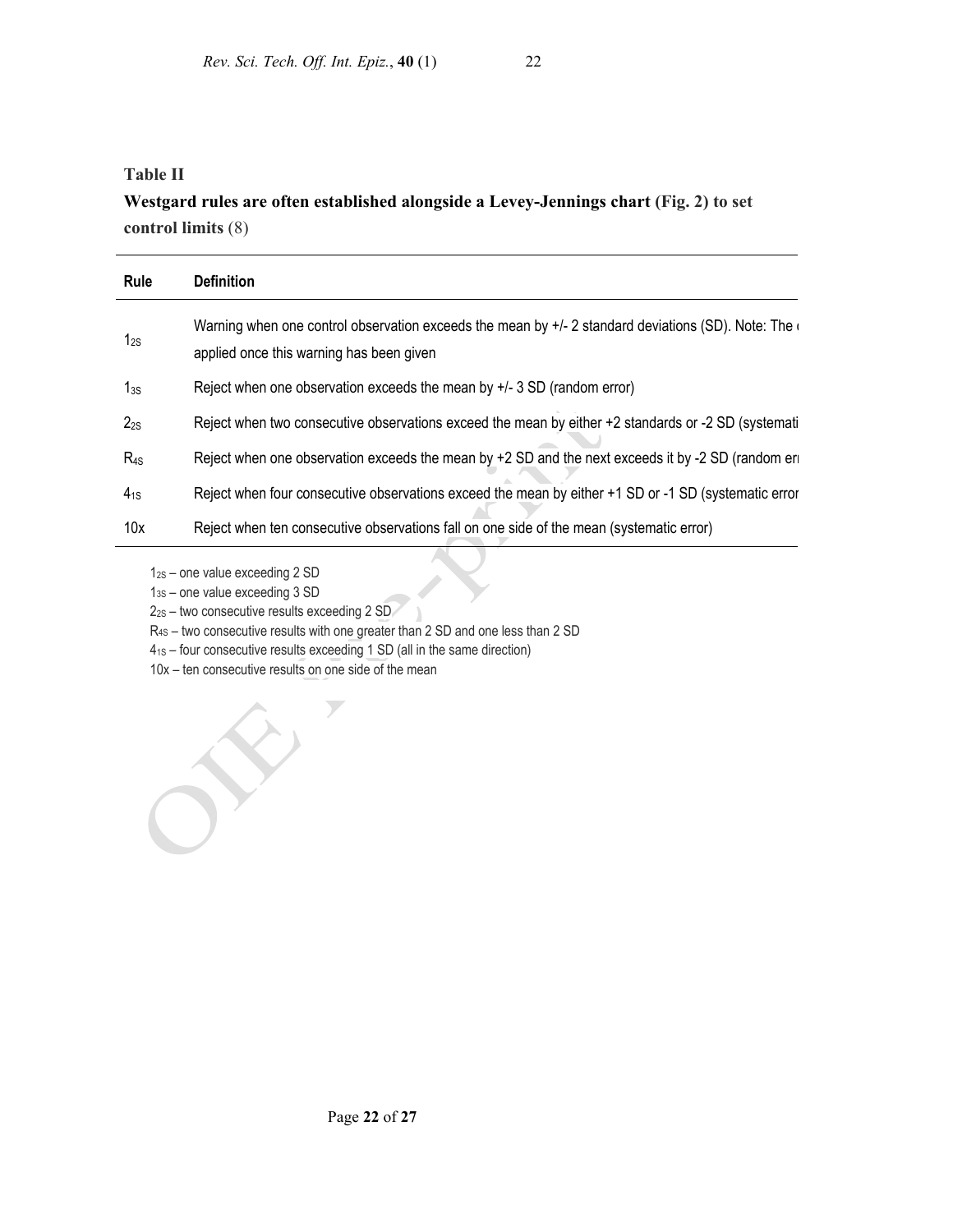

## **Fig. 1**

**Results of a network quality control (NQC 17-04) prepared for a network of laboratories for detection of classical swine fever by real-time polymerase chain reaction**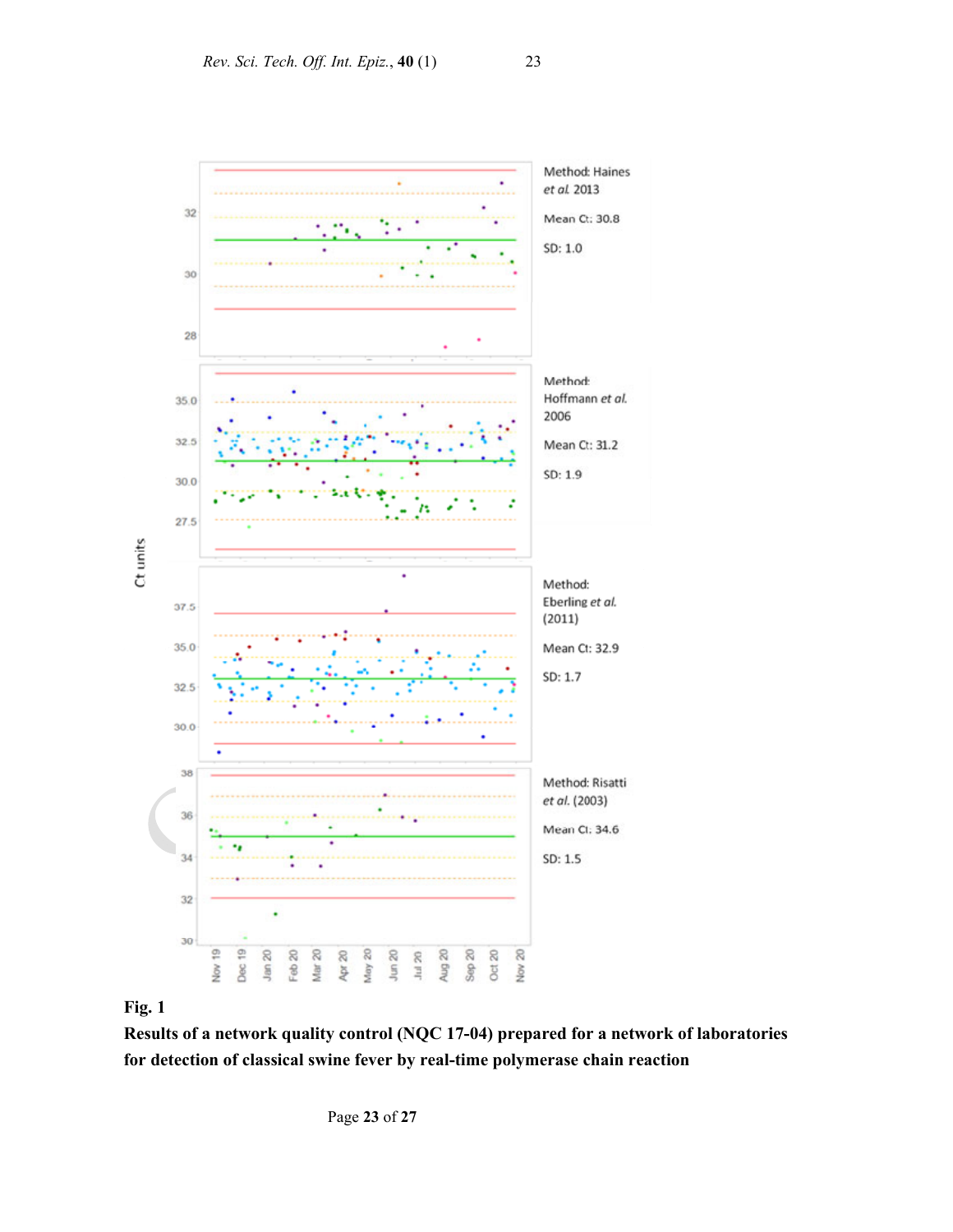The NQC was used as a control every time the assay was performed in each laboratory and data uploaded to a central portal for collation. Accumulated results for the group were analysed (in Excel) for mean and SD, and statistical analysis was then shared with the network at their regular meeting. Data on the NQC 17-04 have been collected since 2017, and accumulated results are shown for the 12-month period November 2019–2020. The results of each assay are displayed as mean Ct value (green solid line) 1SD (yellow dashed line), 2SD (orange dashed line) and 3SD (red solid line). Colour coding is used for each laboratory in the network

**Elections**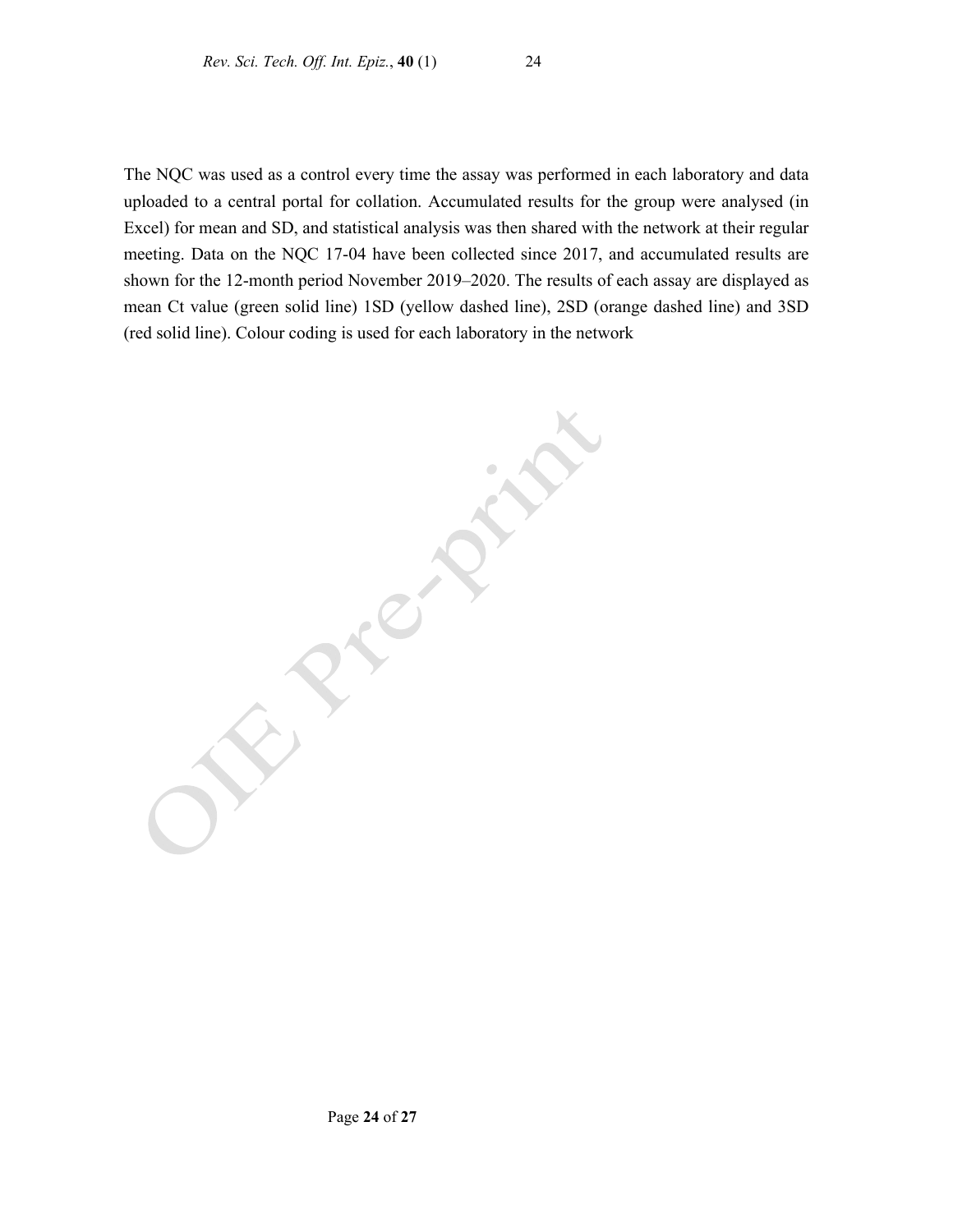



## **Fig. 2**

# **Example of a Levey-Jennings chart for a strong quantitative real-time polymerase chain reaction extraction control**

The increase in cycle threshold (Ct) value from run 67 yielded one observation exceeding the mean by  $+3$  SD (rule  $1_{s3}$  Table II). Following this observation, the test run was repeated. The repeated test run shows the control return to within set limits, confirming the random error.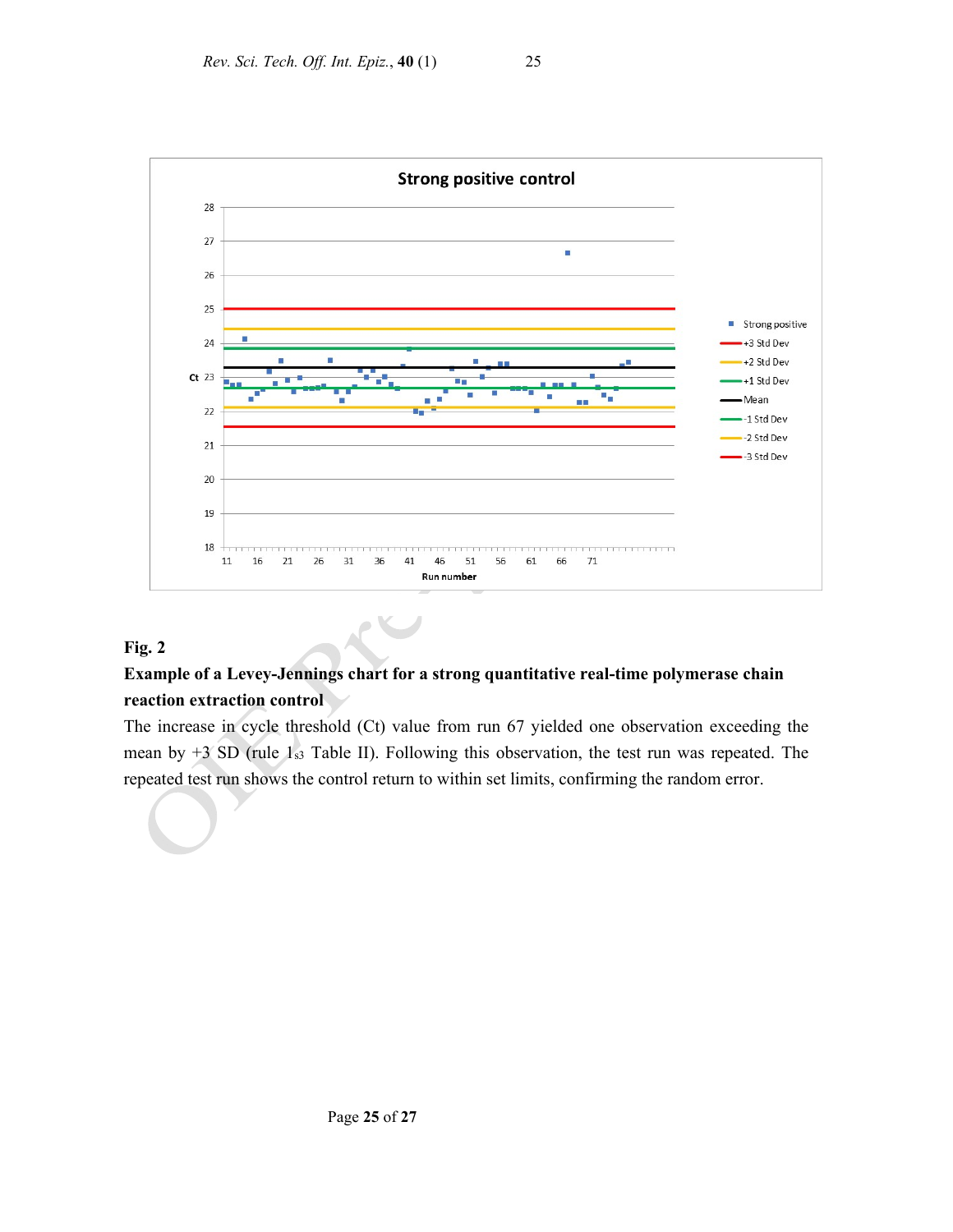

| <b>Statistic</b> | Sample S1 | Sample S <sub>2</sub> |
|------------------|-----------|-----------------------|
| No. of Results   | 15        | 15                    |
| Median           | 25.09     | 24.82                 |
| Normalised IQR   | 1.26      | 1.39                  |
| Robust CV        | 5%        | 6%                    |
| Minimum          | 21.29     | 21.19                 |
| Maximum          | 27.29     | 27.49                 |
| Range            | 6.00      | 6.30                  |

| Statistic      | Sample M1 | Sample M2 |
|----------------|-----------|-----------|
| No. of Results | 15        | 15        |
| Median         | 30.62     | 30.64     |
| Normalised IQR | 1.43      | 1.49      |
| Robust CV      | 5%        | 5%        |
| Minimum        | 26.69     | 26.93     |
| Maximum        | 32.82     | 32.24     |
| Range          | 6.13      | 5.31      |

| Statistic      |       | Sample W1 Sample W2 |
|----------------|-------|---------------------|
| No. of Results | 20    | 20                  |
| Median         | 33.52 | 33.66               |
| Normalised IQR | 0.78  | 1.03                |
| Robust CV      | 2%    | 3%                  |
| Minimum        | 29.69 | 29.42               |
| Maximum        | 38.54 | 37.59               |
| Range          | 8.85  | 8.17                |



Page **26** of **27**